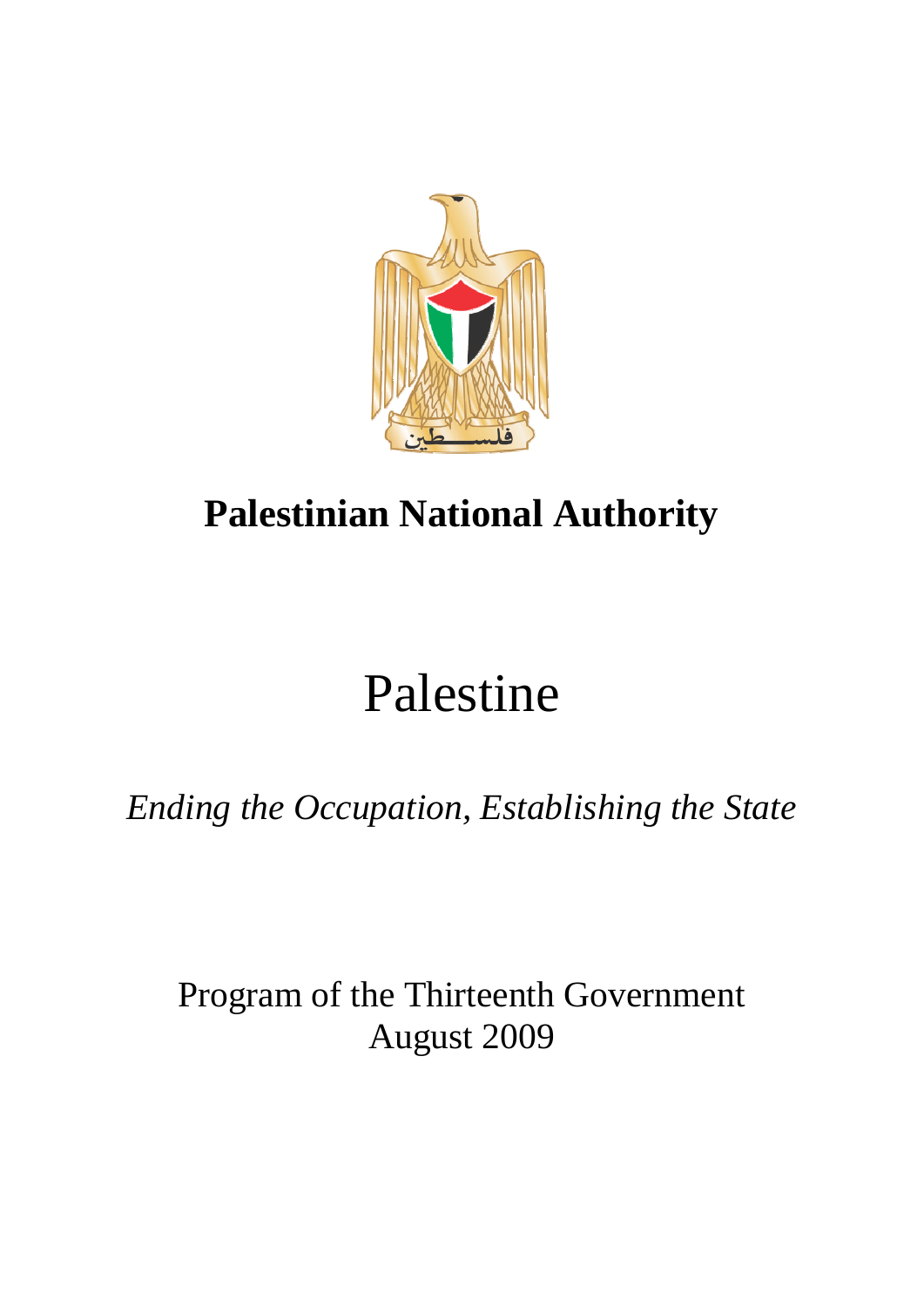# **Table of Contents**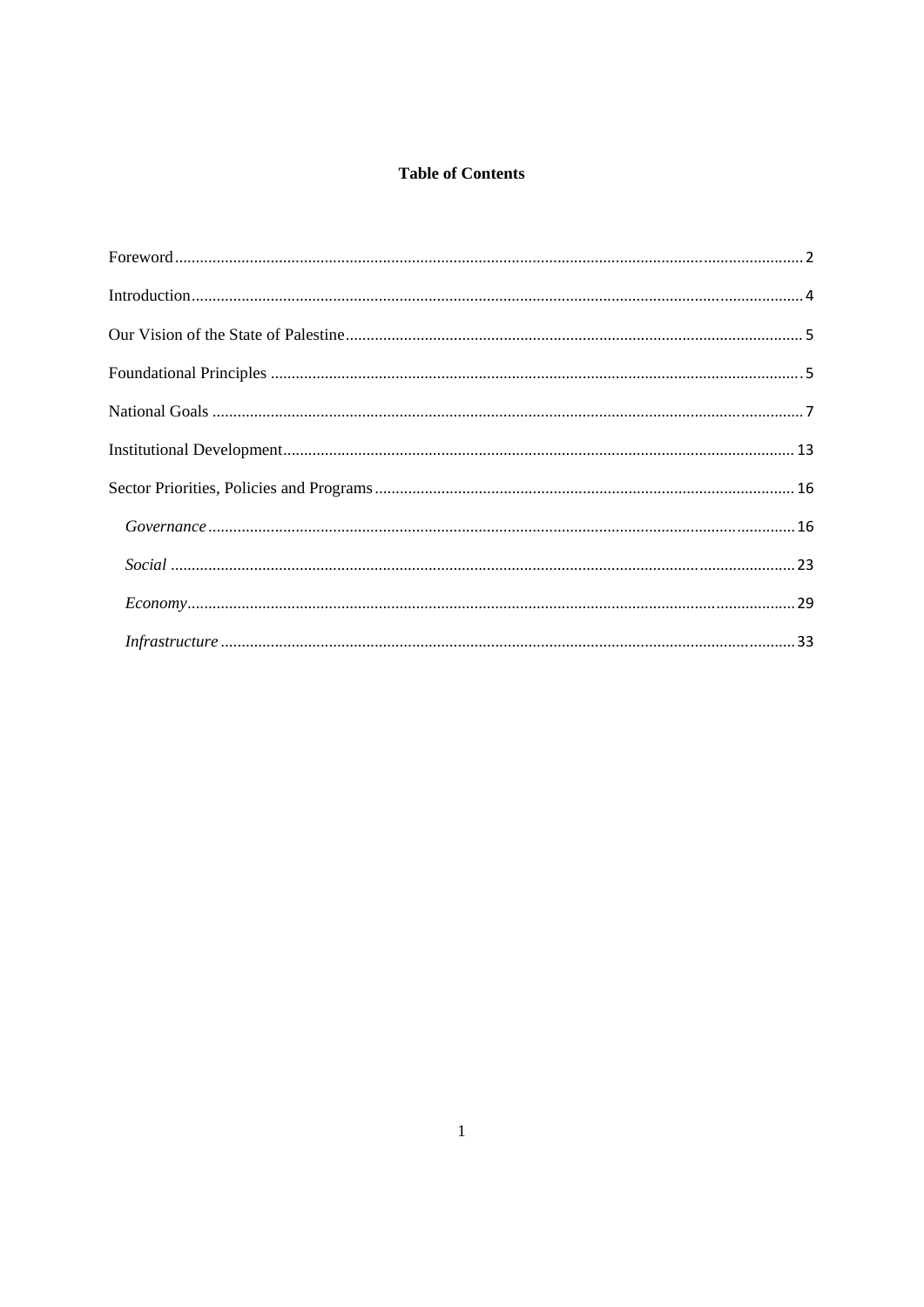#### **Foreword**

This document presents the program of the  $13<sup>th</sup>$  government of the Palestinian National Authority. The program, which sets out our national goals and government policies, centers around the objective of building strong state institutions capable of providing, equitably and effectively, for the needs of our citizens, despite the occupation. We believe that full commitment to this state-building endeavor will advance our highest national priority of ending the occupation, thereby enabling us to live in freedom and dignity in a country of our own.

It is time for our people to obtain their unconditional freedom and national rights as required by international law. This calls for positive and proactive steps, both nationally and internationally, in order to end the occupation and reach a just and lasting political settlement in our region. For our part, we have to dedicate ourselves to the task of state-building. This will be critical to our success. In parallel, we have to be fully engaged with the international community, and we should work to secure the full backing of our Arab brethren and the political and economic support of our friends around the world.

The establishment of an independent, sovereign, and viable Palestinian state is fundamental for peace, security and stability in our region. Whereas Israeli settlement policies and activities continue to undermine the viability of the two- state solution, our government is determined to preserve and advance this solution concept through our full commitment to the Palestine Liberation Organization (PLO) program. We call on our people to unite behind this program and the government's vision to transform it into a reality. This is the path to freedom. This is the path to the creation of the independent state of Palestine on the Palestinian territory occupied in 1967, with East Jerusalem as its capital. And, yes, this can and must happen within the next two years.

The work of our government will be guided by international law and the precepts of good governance, as we work to ensure the fulfillment of our commitments toward our citizens and our partners in the international community. Despite the occupation practices, which have severely hampered our progress, we have demonstrated in recent years the will and capacity to build toward statehood. This government is fully committed to building on the accomplishments of the previous governments, and it will work to further develop effective institutions of government based on the principles of good governance, accountability and transparency.

The determination of our people to end the occupation and establish our independent state underpins our confidence in their support for the goals and policies outlined in this document. It is through the support of our people that we will succeed in our mission. Through their commitment to the PLO program- the program of self-determination, the right of return and the establishment of an independent statecombined with the sense of accomplishment and self-empowerment that has started to emerge as a direct consequence of the success of the national stabilization effort over the past two years, we are confident that the Palestinian people will fulfill their national aspirations, provided, of course, that we also succeed in restoring the unity of our homeland and institutions.

The establishment of a Palestinian state requires collective dedication to this national goal, which is shared by the various political and social organizations, academic and cultural institutions, nongovernment organizations, local government councils, the private sector, the land-protection and antisettlements and anti-Wall committees, and the national organizations of women and youth. Therefore, this government's program seeks to involve all sectors and segments of society in the national drive to develop and advance our institutions. We take fully into account that our people expect a government that provides them with security and basic services and fosters development in all spheres, while respecting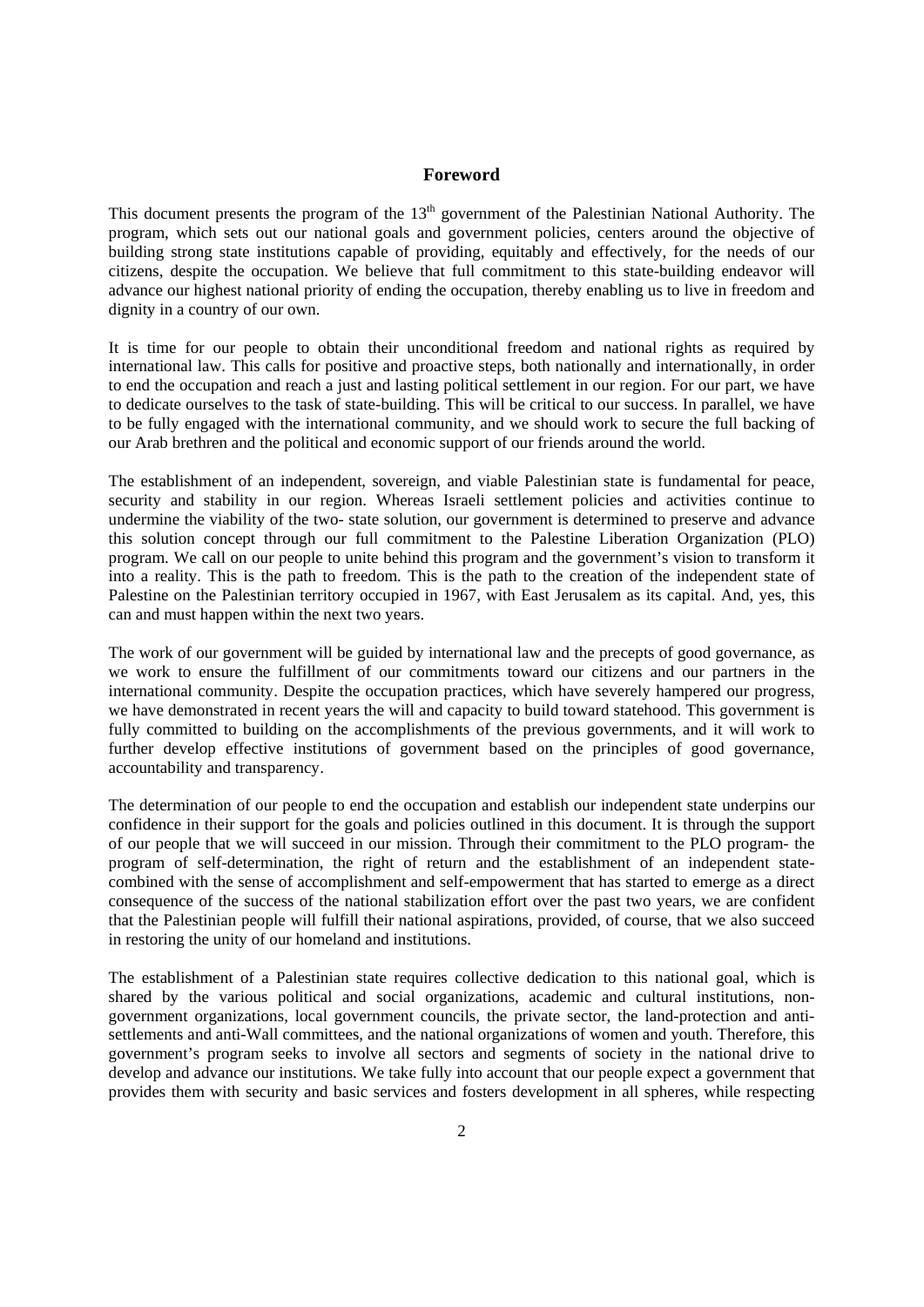their rights and liberties. We believe that building and sustaining effective institutions can only be accomplished through full partnership between the government and the citizens.

The present document sets out our national goals and the priorities and activities of the PNA institutions for the next two years. Moreover, the  $13<sup>th</sup>$  government will do everything in its power to ensure that general elections will be held on their constitutionally mandated date in January of next year, in accordance with the law and highest international standards. This is a right of all citizens, and it is a constitutional requirement that should not be overlooked.

We look forward to continued regional and international support to establish Palestine as an independent, democratic, progressive, and modern Arab state, with full sovereignty over its territory in the West Bank and Gaza, on the 1967 borders, with East Jerusalem as its capital. Palestine will be a peace-loving state that rejects violence, commits to co-existence with its neighbors, and builds bridges of cooperation with the international community. It will be a symbol of peace, tolerance and prosperity in this troubled area of the world. By embodying all of these values, Palestine will be a source of pride to all of its citizens, and an anchor for stability in this region.

> Salam Fayyad Prime Minister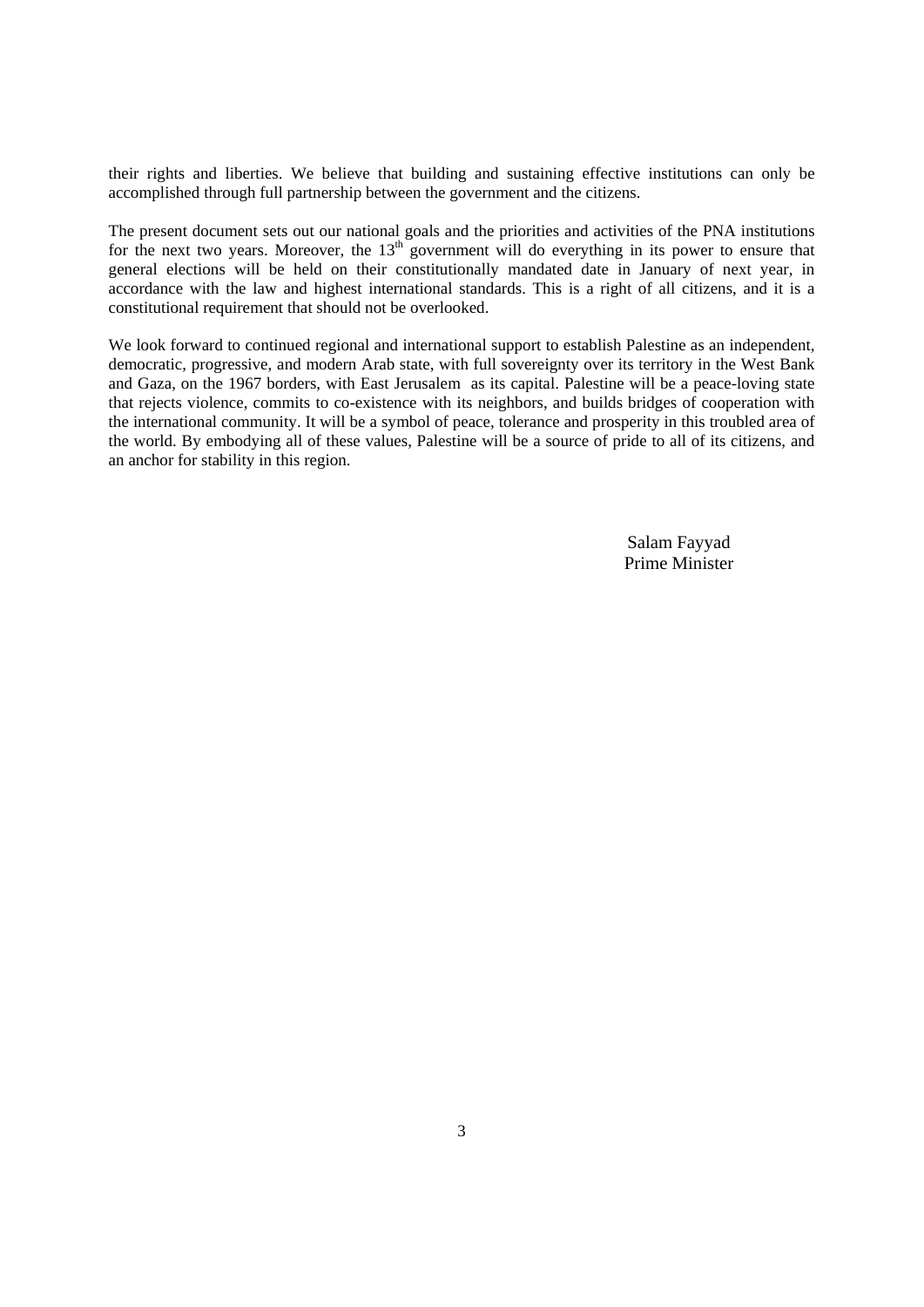# **Introduction**

The supreme goal of the national liberation cause, led by the Palestine Liberation Organization (PLO), the sole legitimate representative of the Palestinian people, is to end the occupation, establish a sovereign and independent state on the 1967 borders with Jerusalem as its capital, and reach a just and agreed solution for Palestinian refugees in accordance with relevant international resolutions, and UN General Assembly Resolution 194 in particular. The Palestinian Declaration of Independence of 1988, and the Oslo Declaration of Principles of 1993, affirmed the willingness of the Palestinian people to reach an historic compromise to end the occupation of the Palestinian territory since 1967, and secure Palestinian selfdetermination in an independent, sovereign state with Jerusalem as its capital. As the natural extension of the PLO, the Palestinian National Authority (PNA) is devoting all of its energy and capacity to realizing this national goal. Since 1993, we have made significant progress in building institutions to protect and serve our citizens. We have continued on this upward path in spite of the ongoing occupation, siege and military action against our people, including land confiscation, house demolitions, and military incursions. The path has been long and hard and the patience of our people has been sorely tested. Out of respect for our citizens, and in recognition of their desire to live free and peaceful lives under national independence, we must answer their demand to see the fruits of the state-building project. Against this background, the Palestinian government is struggling determinedly against a hostile occupation regime, employing all of its energies and available resources, most especially the capacities of our people, to complete the process of building institutions of the independent State of Palestine in order to establish a *de facto* state apparatus within the next two years. It is time now for the illegal occupation to end and for the Palestinian people to enjoy security, safety, freedom and independence.

The Government calls upon our people, including all political parties and civil society, to realize this fundamental objective and unite behind the state-building agenda over the next two years. We want to work in partnership with all our citizens to build the institutions of a free, democratic and stable State of Palestine that adheres to the principles of human rights and equality under the law, without discrimination on any grounds whatsoever. Together we must confront the whole world with the reality that Palestinians are united and steadfast in their determination to remain on their homeland, end the occupation, and achieve their freedom and independence. The world should hear loudly and clearly, from all corners of our society, that the occupation is the true impediment which has frustrated our efforts to realize the stability, prosperity and progress of our people and our right to freedom, independence and decent life. The world should also know that we are not prepared to continue living under a brutal occupation and siege that flouts not only the law, but also the principles of natural justice and human decency.

The window of opportunity to secure a viable two-state solution is now mortally threatened by Israel's settlement policy, the continuation of which will undermine the remaining opportunity of building an independent Palestinian State on the Palestinian territory occupied in 1967. The PNA therefore calls upon the people of Israel and their leaders, as well as leaders and citizens across the world, to ensure that a just peace prevails in the Middle East. This peace cannot be attained unless our people gain their national rights as defined by international resolutions including their right to live freely and decently in an independent state.

We are a partner for peace. Like all other peoples of the world, we aspire to live in peace, secure prosperity for our people, and bring stability to our region. But, like all peoples, we also seek justice. This cannot be achieved unless our people attain their legitimate, national rights as prescribed by international resolutions and implicit in the two-state solution. The PNA has made remarkable progress in establishing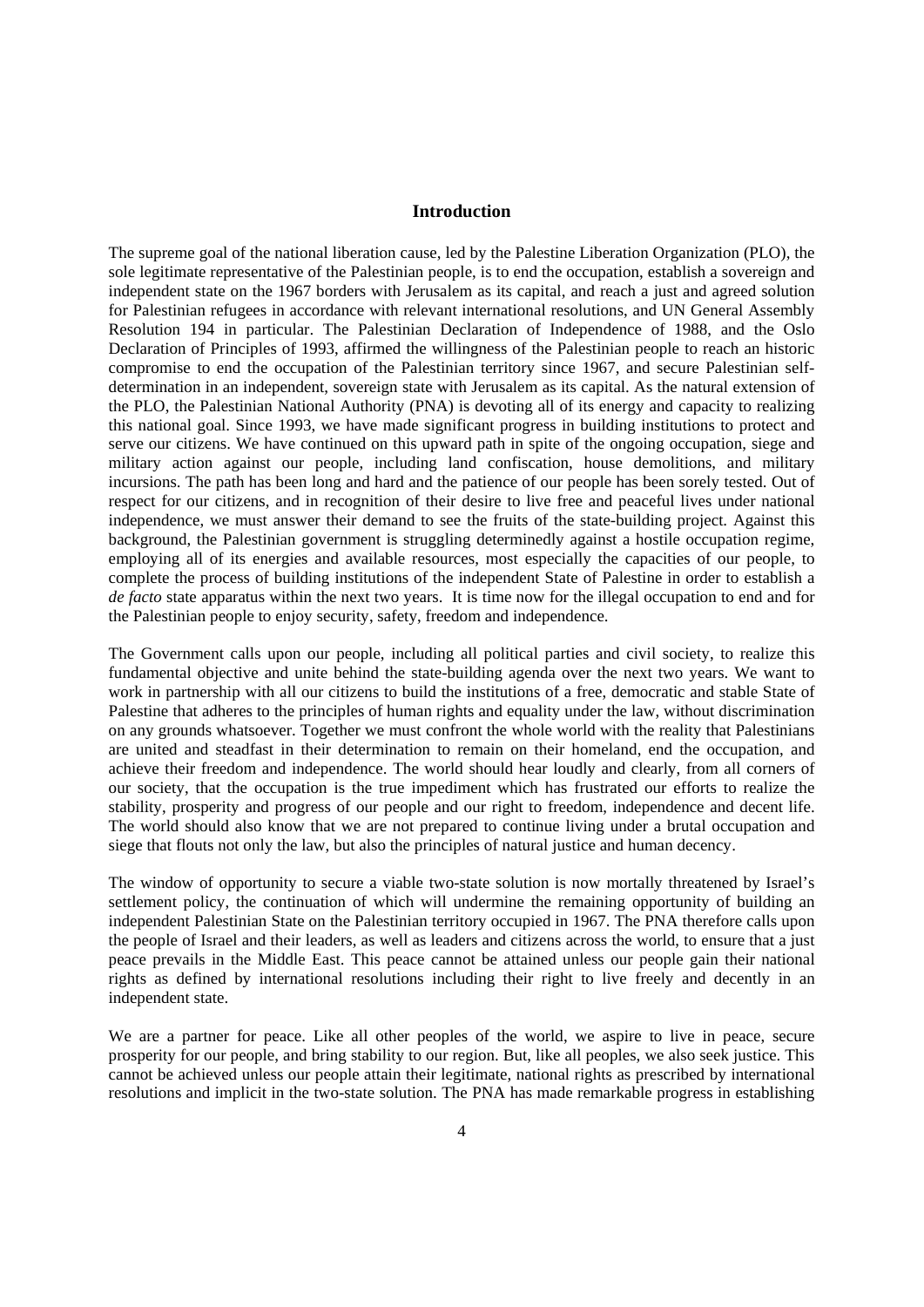the rule of law and delivering public services under the occupation regime and in spite of the obstacles it has constructed. For its part Israel must immediately begin dismantling these obstacles, which undermine PNA's efforts. Israel must dismantle the infrastructure of the occupation and create the space for international efforts to reach a just and lasting peace.

Notwithstanding our people's suffering from Israel's policies and actions, the  $13<sup>th</sup>$  Government is determined to dedicate efforts to building the Palestinian state. Based upon a Palestinian vision of the tasks that must be completed to build the State of Palestine, the Government hereby sets forth and communicates to our people, and all nations and friends in the international community, the basic principles of its program to translate this vision into a solid reality.

The establishment of a Palestinian state within two years is not only possible, it is essential. The establishment of this state is fundamental to security, stability and peace in the region. It will be a state that builds bridges with all the people of the world, not walls to deny them the joy of visiting this sacred land. It will be an emblem and protector of peace, tolerance and prosperity in this troubled region. Our Declaration of Independence, issued forth by the Palestinian National Council in 1988, called upon all peace-and-freedom-loving peoples and states to assist us in achieving our goal of an independent and sovereign Palestinian state. Twenty years on, we reiterate that call in anticipation of the good will and support of our Arab brethren and the international community of nations. We hope that they will continue to assist and support us to achieve this supreme goal.

# **Our Vision of the State of Palestine**

Palestine is an independent Arab state with full sovereignty over the West Bank and the Gaza Strip on the 1967 borders, with Jerusalem as its capital. Palestine, the cradle of civilization and of the three monotheistic religions, will shine as a beacon of humanitarian values and religious tolerance across the world.

Palestine is a state which values highly its social capital, social cohesion and solidarity, and its Arab culture. The state will forever be a peace loving state that rejects violence; it is committed to peaceful coexistence with the world community of nations.

Palestine will be a stable democratic state with a multi-party political system. Transfer of governing authority is smooth, peaceful and regular in accordance with the will of the people, expressed through free and fair elections conducted in accordance with the law.

The state of Palestine respects human rights and guarantees equal rights and duties for all citizens. Its people live in safety and security under the rule of law, safeguarded by an independent judiciary and professional security services.

# **Foundational Principles**

The foundations of the Palestinian state, and the rights, freedoms and duties of its citizens are clearly articulated in the Declaration of Independence of 1988, and the Basic Law of 2003. We are building a democratic system of government founded on political pluralism, guarantee of equality, and protection of all its citizens' rights and freedoms as safeguarded by the law and within its limits. These include the right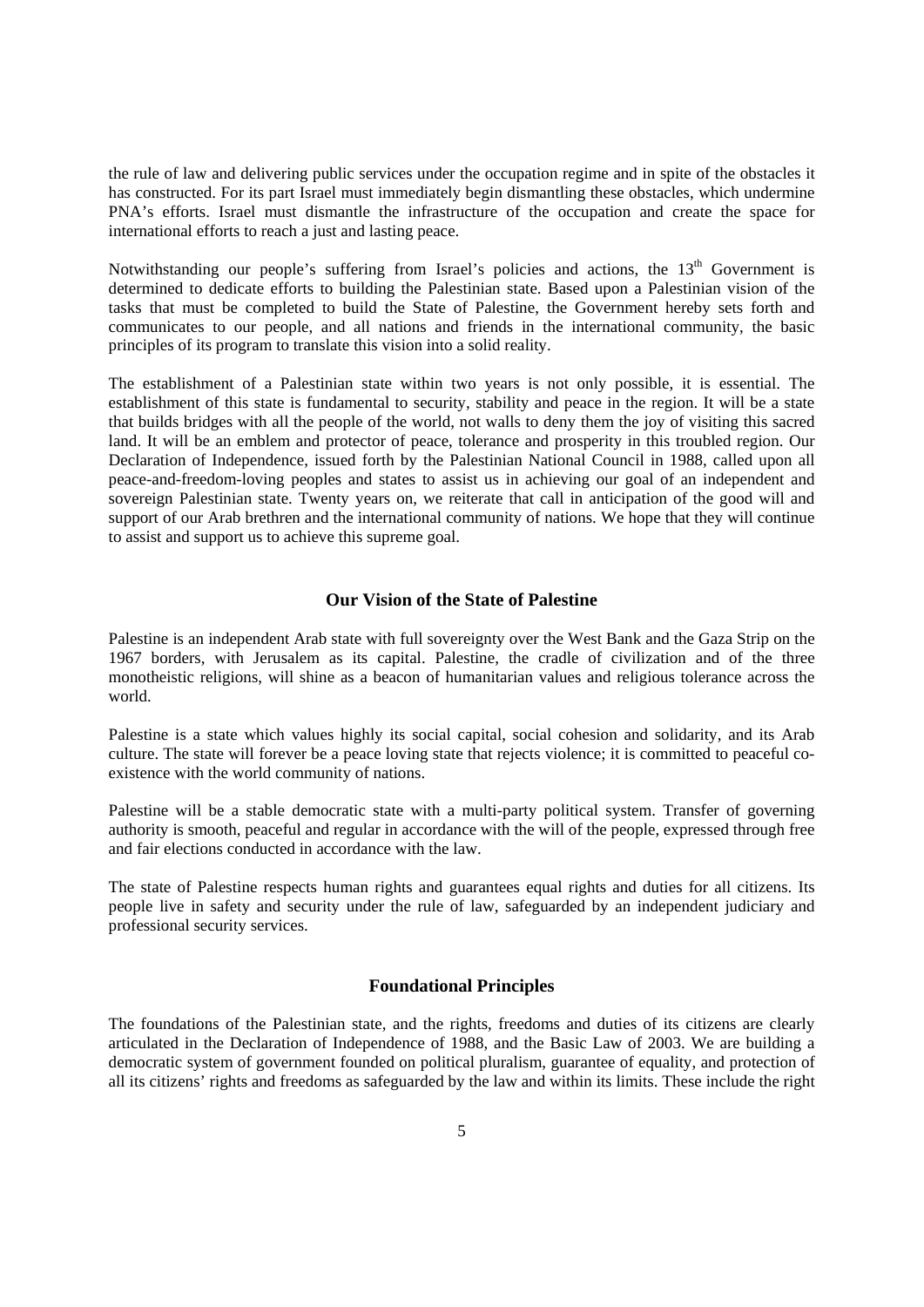to form political parties and engage in political activity without discrimination on any grounds whatsoever.

Political parties shall abide by the principles of national sovereignty, democracy and peaceful, regular transfer of authority. The Basic Law safeguards rights of minorities. In accordance with the law, the minorities must abide by the will of the majority.

Government is to be based on the principles of justice and rule of law, equality and tolerance, safeguarded by clear separation of powers of the executive, the legislature and judiciary. All government authorities, agencies, departments and individuals shall abide by the law and work in the service of citizens without discrimination on any grounds whatsoever. The independence and immunity of the judiciary are constitutionally guaranteed and the law shall punish any infringement on its dignity. Crime and punishment are to be determined under the law, under which all Palestinians are equal; collective punishment is absolutely prohibited.

All Palestinians are equal before the law. They enjoy civil and political rights and bear public duties without discrimination, regardless of race, gender, colour, religion, political opinion, or disability. Human rights and fundamental freedoms are binding and must be respected. The state shall guarantee religious, civil, political, economic, social, and cultural rights and freedoms to all citizens and their enjoyment on the principle of equality and equal opportunity. A person may not be deprived of his rights, fundamental, or legal competence for political reasons.

The state is solely responsible for the safety and security of persons and property. Its security apparatus, which is built on professional grounds within limits of the law, shall work to protect the rights of every citizen so that he feels secure both at home and abroad. It is not permitted for individuals and groups to acquire, bear, or possess arms in a manner that is in violation of the provisions of the law. Without prejudice to the principle that the state solely has the jurisdiction in the security field, defending the nation is sacred duty and serving it is an honour for every citizen.

Shelter, education and health insurance are basic rights which will be preserved and protected by the state. The state also has an enduring obligation to care and provide for the martyrs, prisoners, orphans and all those harmed in the Palestinian struggle for independence.

Natural resources, archaeological remains, and historical and heritage sites in the State of Palestine are the property of the Palestinian people. The state shall preserve them and regulate their use in accordance with the law. Preservation of the Palestinian environment shall be the duty of the state and the society. Damage to the environment shall be prosecuted under the law.

The economic system in Palestine shall be based on the principles of a free market economy within the context of legitimate and responsible competition. The state shall strive to promote social, economic and cultural growth and scientific development of the Palestinian people while confirming its commitment to ensure social justice and providing protection to those with special needs and vulnerable groups.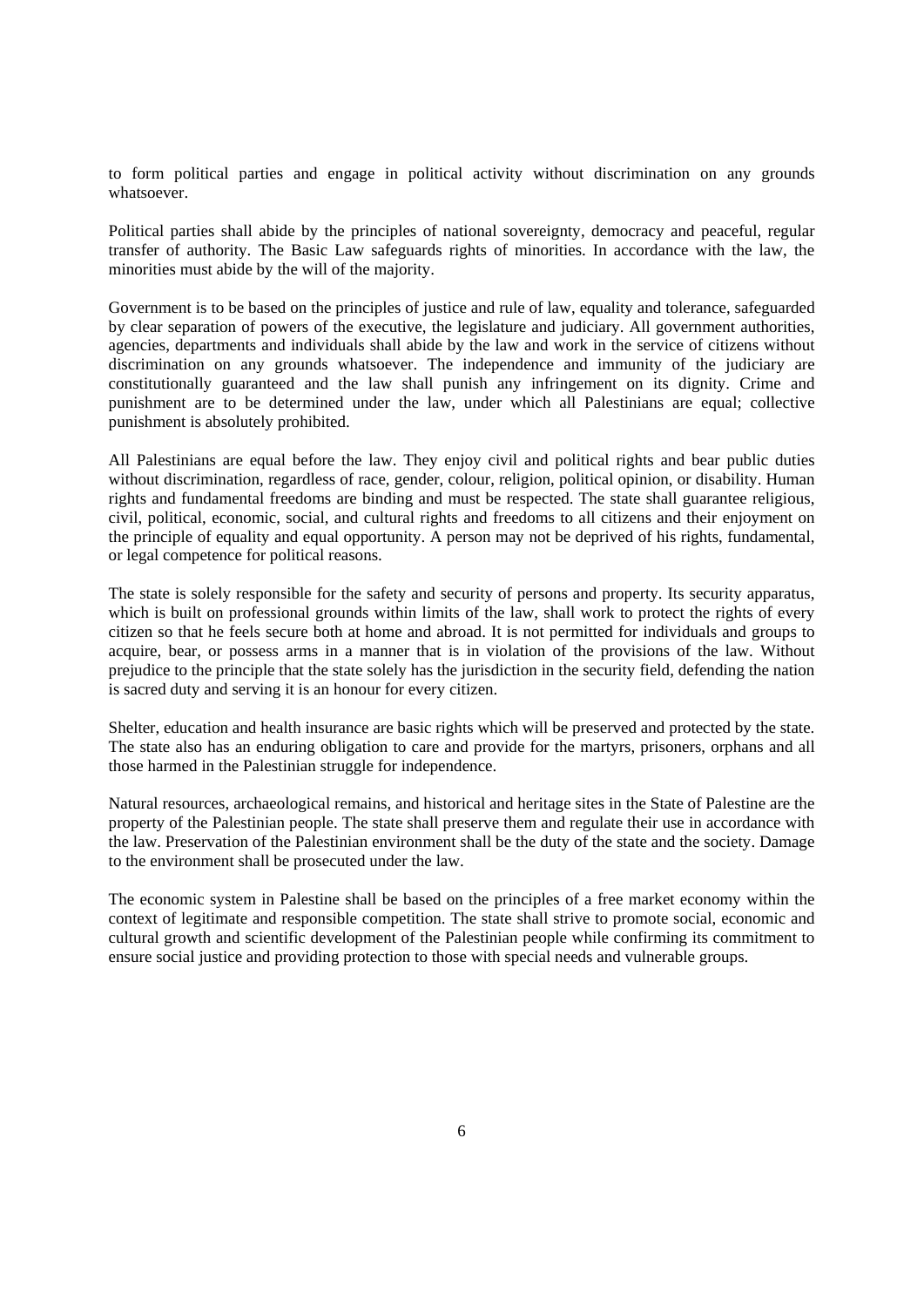#### **National Goals**

The PNA, including all its respective governing institutions and agencies, is mandated to manage the dayto-day affairs of the Palestinian people under the occupation. Through good performance the Government, as arm of the Executive, can significantly enhance the PLO's ability to manage the political struggle by creating a strong, united, internal and national front. First and foremost, the Government is required to develop policies and make decisions that bolster the Palestinian society's strength, cohesion, and perseverance. The Government also bears considerable responsibility for facilitating the national dialogue aimed at ending the state of political fragmentation and restoring national unity. The formation of a democratically-elected leadership that enjoys popular and factional support, as well as regional and international recognition, is an essential step towards realising the supreme national goal of establishing the State of Palestine. In pursuit of this supreme goal, the 13<sup>th</sup> Government hereby asserts its binding commitment to the following national goals on the basis of its absolute dedication, as the Government of the President, to the political platform of the PLO, including all its components and obligations, and all of its bilateral and multilateral agreements.

#### *End the occupation of the Palestinian territory since 1967*

In 1988, the Palestinian National Council issued the Palestinian Declaration of Independence and announced its readiness to enter peace negotiations with Israel on the basis of UN Resolutions 242 and 338. The PLO, the founder and nurturer of the Palestinian national struggle and the sole legitimate representative of the Palestinian people, also offered in 1988 the Palestinian Peace Initiative, in which it officially endorsed the two-state solution in line with relevant international resolutions. Ever since, the Palestinians have been steadfast in pursuit of a peaceful resolution to the conflict as a means to bring about an end to the occupation, and to secure liberty and self-determination on our homeland. In doing so, we honour the sacrifices made by people in their determination to remain on the homeland. This is our only homeland and we will never leave it.

In Oslo in 1993, the PLO agreed to form the PNA for an interim period, pending resolution of final status issues and the formation of an independent State of Palestine. Despite commitment by both the PLO and PNA to all provisions of agreements signed with Israel, the occupation, colonization and cantonization of our land have persisted and gathered pace as successive Israeli governments turned from the path of peace. Israel remains in full control of security and civil life in of the West Bank, whilst Gaza remains under siege and our people there are subjected to inhuman collective punishment. Furthermore, Palestinian life in Jerusalem is under daily attack through systematic violations perpetrated by the occupation regime

It is the right and the duty of all Palestinians to protect their land, reject the occupation and defy its measures. The Government bears special responsibility for nurturing our people's ability to persevere and protect their homeland. The Government is obligated to support our people in peaceful, popular movements to confront the occupying authorities' measures, including land seizure and confiscation, settlement activities, construction of Separation Wall, and house demolitions.

Convinced that strengthening PNA's institutions and bolstering the steadfastness of the Palestinians on their homeland is the basis for challenging the occupation and defying its measures, this Government affirms its commitment to the completing the work of the  $12<sup>th</sup>$  Government, and all its predecessors, to building strong, sustainable, competent and effective democratic institutions capable of serving our people and protecting their interests. Inspired by this conviction, we hereby call upon our people to unite and work towards affirming our right and proving our ability to end the occupation, and thereby secure our freedom and independence.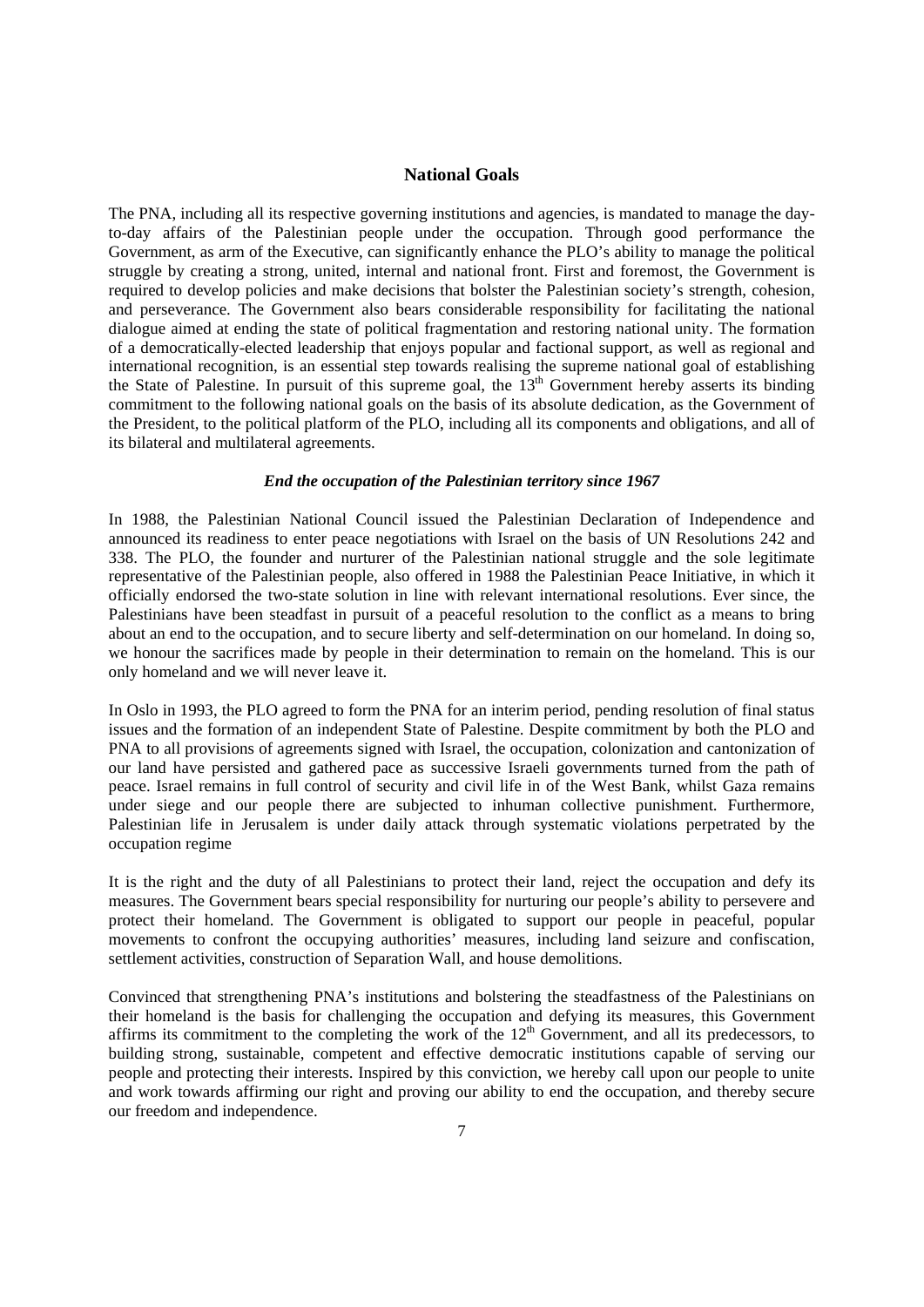#### *Promote national unity*

The Government emphasizes that national unity is the point of departure and the foundation of the Palestinian national cause. Protection and preservation of this unity is a national duty. Without it the compass of our national struggle will falter and we will stray from the true path to ending the occupation, our national integrity will fade away, and our very existence and steadfastness will crumble through separation and fragmentation.

The Government reiterates its commitment to national unity on the tenets and principles of the PLO. It considers that the current state of Palestinian political fragmentation is destructive and contrary to our national interest. In this context, the Government affirms its commitment to the principle of political pluralism. However, it does not deem the present split to be a legitimate representation of political pluralism, but rather a threat to such pluralism. Therefore, as a government, we emphasize the importance of concluding the national unity dialogue and ending the factional split so that all our energies can be devoted to defying and ending the occupation.

This Government will continue to work unceasingly to lift the siege on our people and to shoulder its responsibilities, particularly in the Gaza Strip. It will also dedicate itself and all its efforts to expediting an end to the state of division and restoring unity to our homeland and institutions, ensuring that national elections are held on their constitutionally mandated date in January 2010. This is a constitutional requirement and a natural right of citizens that must be respected and implemented.

#### *Protect Jerusalem as the eternal capital of the Palestinian state*

Jerusalem is our people's religious, cultural, economic and political center. It is the Flower of Cities and Capital of Capitals. It cannot be anything but the eternal capital of the future Palestinian state. Jerusalem is under threat: the occupying authority is implementing a systematic plan to alter the city's landmarks and its geographical and demographic character in order to forcibly create facts on the ground, ultimately separating it from its Palestinian surroundings and eradicating its Arab Palestinian heritage. To achieve this goal, the occupying authority is pursuing its intensive settlement policy in and around Jerusalem, including land confiscation, expanding and distorting the city's structural plans, and, through the construction of the Wall, isolating it from its Palestinian surroundings. Inside the city, which has effectively been converted by these policies into an isolated and closed ghetto, the occupation regime has shut down our national institutions, neglected the development of Palestinian life, continued to demolish and evacuate Palestinian homes, and restricted access to sacred Christian and Islamic sites. If these measures continue, the possibility of establishing the Palestinian state and ending the conflict on the basis of the two-state solution will be terminally undermined.

The Government emphasizes its unreserved commitment to defending the Arab character and status of Jerusalem, and to restore its character as a city of peace, worship and tolerance that, with no barriers or walls, is open not only to our people but to all humankind. The Government will continue to do all that is possible to achieve this goal. The Government will work with all organizations to preserve the landmarks of Jerusalem and its Arab Palestinian heritage, develop the city, and secure its contiguity with its Palestinian surroundings. The Government will also dedicate all its capacities to confront the occupation regime's policies; continue to work on regional and international levels to stop these policies; support education, health, economic, cultural, and tourism activities; reopen Palestinian institutions; defy house demolition and evacuation orders; and resist all restrictions on our citizens, thereby safeguarding their struggle to remain steadfast in the capital city of their homeland.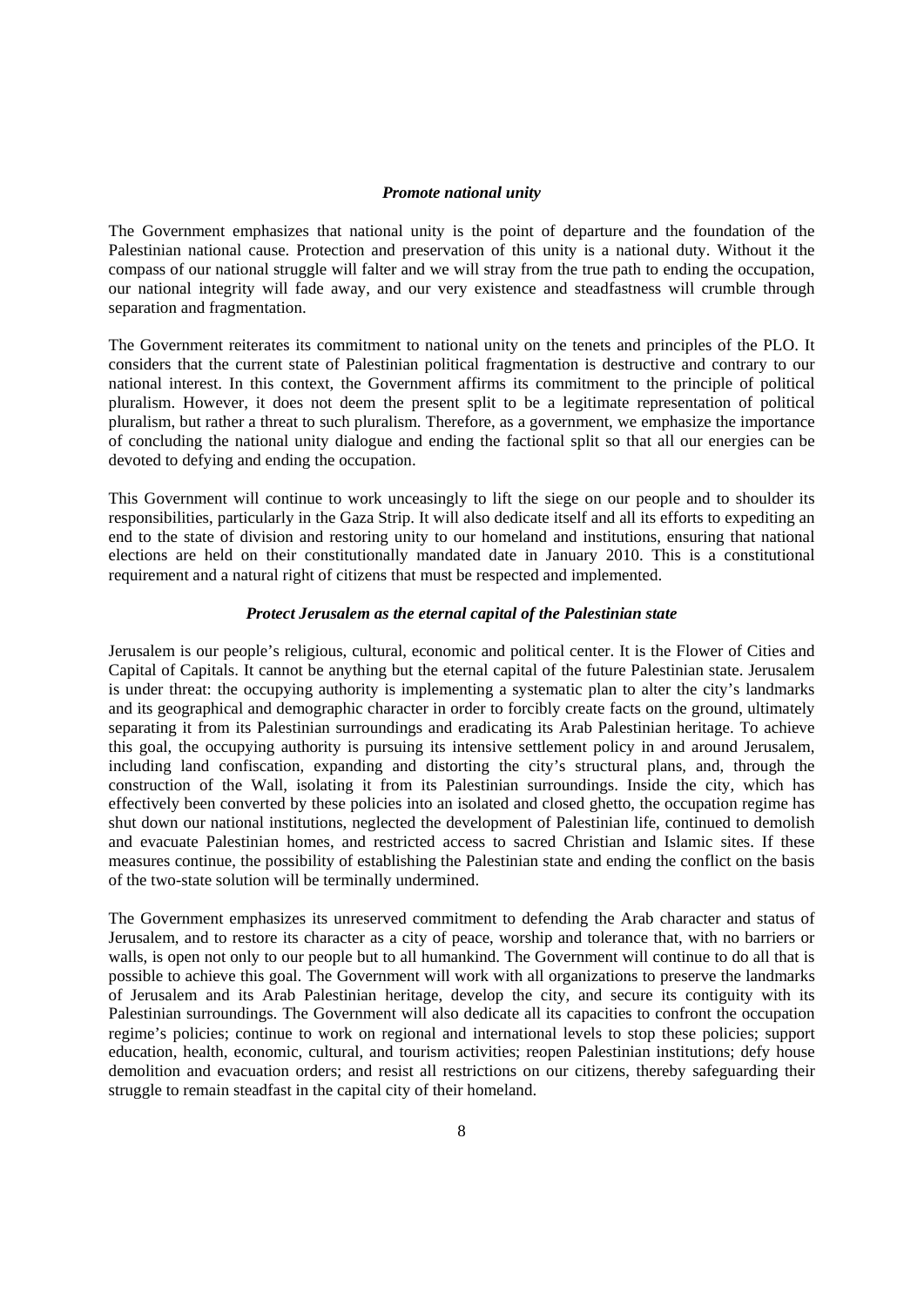#### *Protect refugees and follow up on attainment of their rights*

The majority of the Palestinian people are refugees and displaced persons living in the Palestinian territory and abroad. Most refugees live under oppressive and harsh conditions, lacking their most fundamental human rights, foremost of which is the right to live on their homeland. Though the issue of refugees will be addressed in the final status negotiations, it is certain that no political settlement can be accepted by Palestinians without a just and agreed solution to this fundamental issue in accordance with international resolutions, including UN General Assembly Resolution 194.

The refugee issue will remain under the jurisdiction of the PLO, through its Department of Refugees' Affairs. The Government affirms its full commitment to all PLO decisions in relation to this issue. Within limits of its jurisdiction, without derogation of PLO's responsibility, and in a manner that does not exempt the United Nations Relief and Works Agency (UNRWA) from its responsibilities, the Government emphasizes that it will do all within its power and authority to bolster on the legal rights and living conditions of refugees in the occupied territory, particularly in refugee camps, including the provision of all the resources it can afford to support and alleviate the suffering of refugees in all aspects of their lives.

#### *Secure the release of prisoners*

The continued detention of thousands of Palestinian detainees and prisoners in Israeli prisons and detention camps, in violation of international law and basic human rights, is of great concern to all Palestinians. First and foremost the suffering of these prisoners, who along with their families have made great sacrifices in pursuit of the national liberation cause, is a political and humanitarian issue.

Securing the freedom of all these heroic prisoners is an utmost Palestinian priority and it is a fundamental duty all Palestinians feel to honor their great sacrifices and end their suffering. In this context, the Government emphasizes its full commitment to the freedom of all Palestinian detainees and prisoners and will continue to strive to secure their liberty. Until this goal is achieved, the Government will work tirelessly to provide various forms of support to prisoners and their families. It will also work on all levels, with all relevant Palestinian and international organizations, to lobby and advocate for their release, restore their freedom, and reintegrate them into society.

#### *Ensure human development*

People are the most important and most precious asset in Palestine. They are central to our national struggle and our steadfast will to secure liberation from the occupation. They will be the essential driver of the development of the Palestinian state following independence. The Government attaches supreme importance to developing the capacities of all Palestinian citizens. The Palestinian people have suffered gravely from the anguish of the occupation and have shouldered heavy burdens. In addition to the suppression of human capacity in all spheres, the occupation's oppressive measures have left our people with physical disabilities and psychological pain. Therefore, care and attention to the physical and mental health as well as development of human resources are an utmost priority on the Government's agenda.

More than one third of the Palestinian people attend schools. A large number of Palestinian youths are also enrolled in academic and vocational courses at universities and other institutions providing higher education. We value knowledge, learning and education very highly. Provision of high quality education that encourages cultural openness and protects national heritage is a high priority on the Government's agenda. Accordingly, the Government is committed to providing all necessary support to promote the quality of education at all levels, to ensure that it keeps pace with international standards whilst ensuring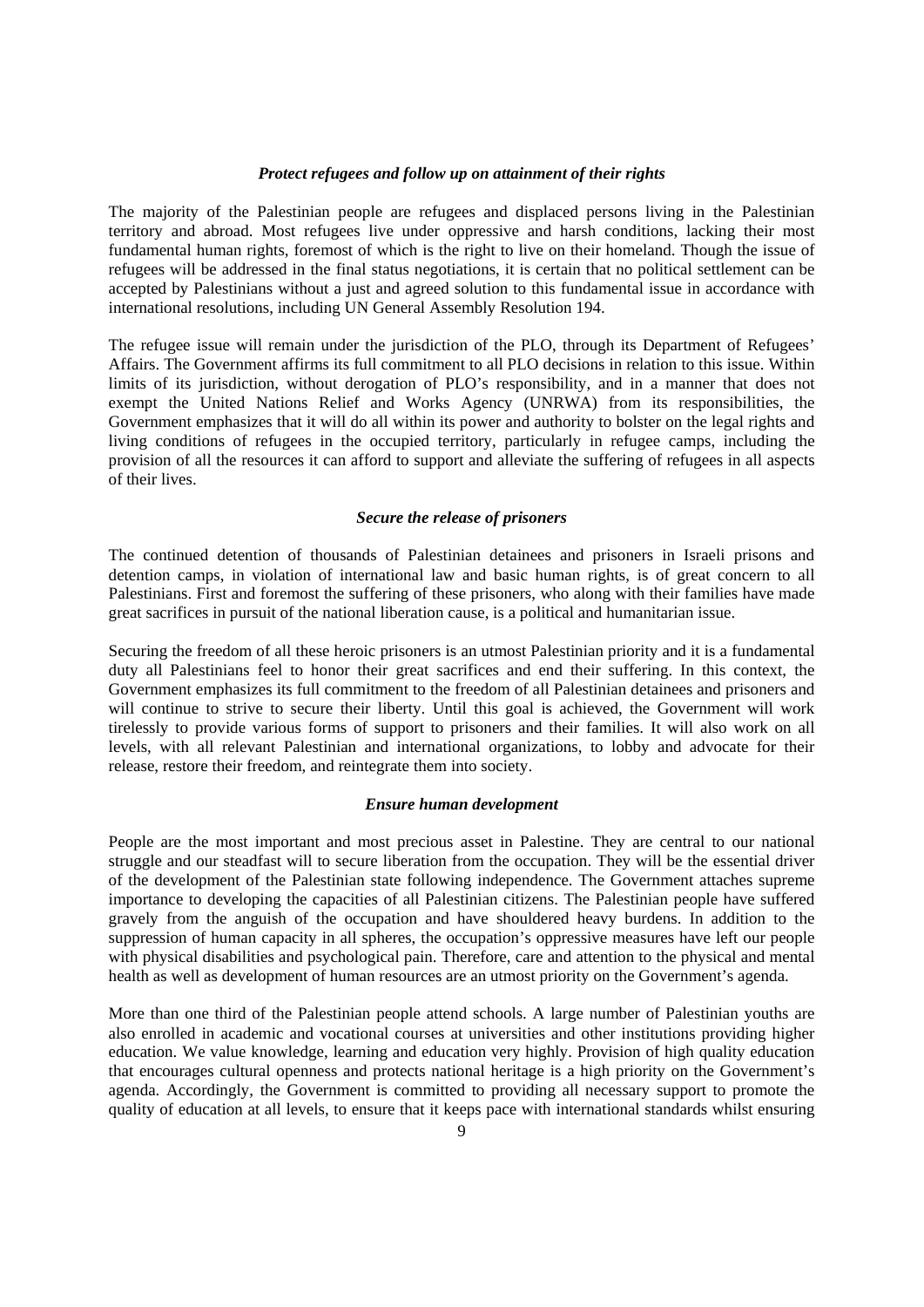that our curricula embody essential Palestinian Arab values of tolerance, mutual respect, family and social relationships, and pride in our culture and heritage. The Government will also ensure that the education system gives all our children the opportunity to acquire expertise and skills to enable them to serve their homeland and compete actively in a vibrant labour market.

The Government is committed to continually improving health care and social services to its people. We will give utmost attention to injured citizens, prisoners, martyrs and their families. We will also care for people with special needs and provide the facilities and means to secure their positive engagement in society and promote their full involvement in the development of our homeland.

The Government further affirms its conviction that the development of Palestine relies on the creation of generations of Palestinian possessing the confidence, expertise and skills to thrive in a healthy and positive environment, thereby reversing the negative impacts of the occupation. To this end, the Government is committed to policies and programs that will propel and guide these generations to overcome obstacles and build their capacities.

#### *Achieve economic independence and national prosperity*

Liberating the Palestinian national economy from external hegemony and control, and reversing its dependence on the Israeli economy, is a high national priority. A capable state is built on the foundations of a strong, sustainable, active and efficient economy. In spite of all Israeli restrictions, and recognising that sustainable development cannot be attained under the occupation, it is our national duty to do all that we can to pull our economy out of the cycle of dependence and marginalization. This is essential to our effort to build state institutions.

Accomplishment of this goal is essential to resisting the measures imposed by the occupation regime and ending the occupation itself. Achieving economic growth is a necessity so that we can promote our people's ability to persevere and remain on their homeland by alleviating the poverty and unemployment generated by the continued occupation. It will also promote the contribution of all segments of our society in the struggle to build an independent and self-sufficient state.

The Government is committed to continuously developing all segments of the Palestinian economy, building a free and competitive economic system through close cooperation between a competent, capable and visionary public sector and a pioneering private sector committed of achieving prosperity for our people. The Government is also committed to economic policies and development plans that focus on developing domestic capacities and resources, creating an environment that attracts investment, and laying the foundations of sustainable growth and development which will ultimately reduce dependence on external aid. Although the achievement of this target under the occupation's disruptive and restrictive policies and measures is extremely difficult, the Government confirms its duty to support and channel all available capacities towards this endeavor in cooperation with our Arab brethren and international friends. In the near term, we aim to provide essential economic stimulus to alleviate poverty. Our longer term objective is to build a vibrant, knowledge-based economy capable of producing competitive goods and delivering high quality services. A solid economic foundation will be the basis of our people's prosperity and social welfare.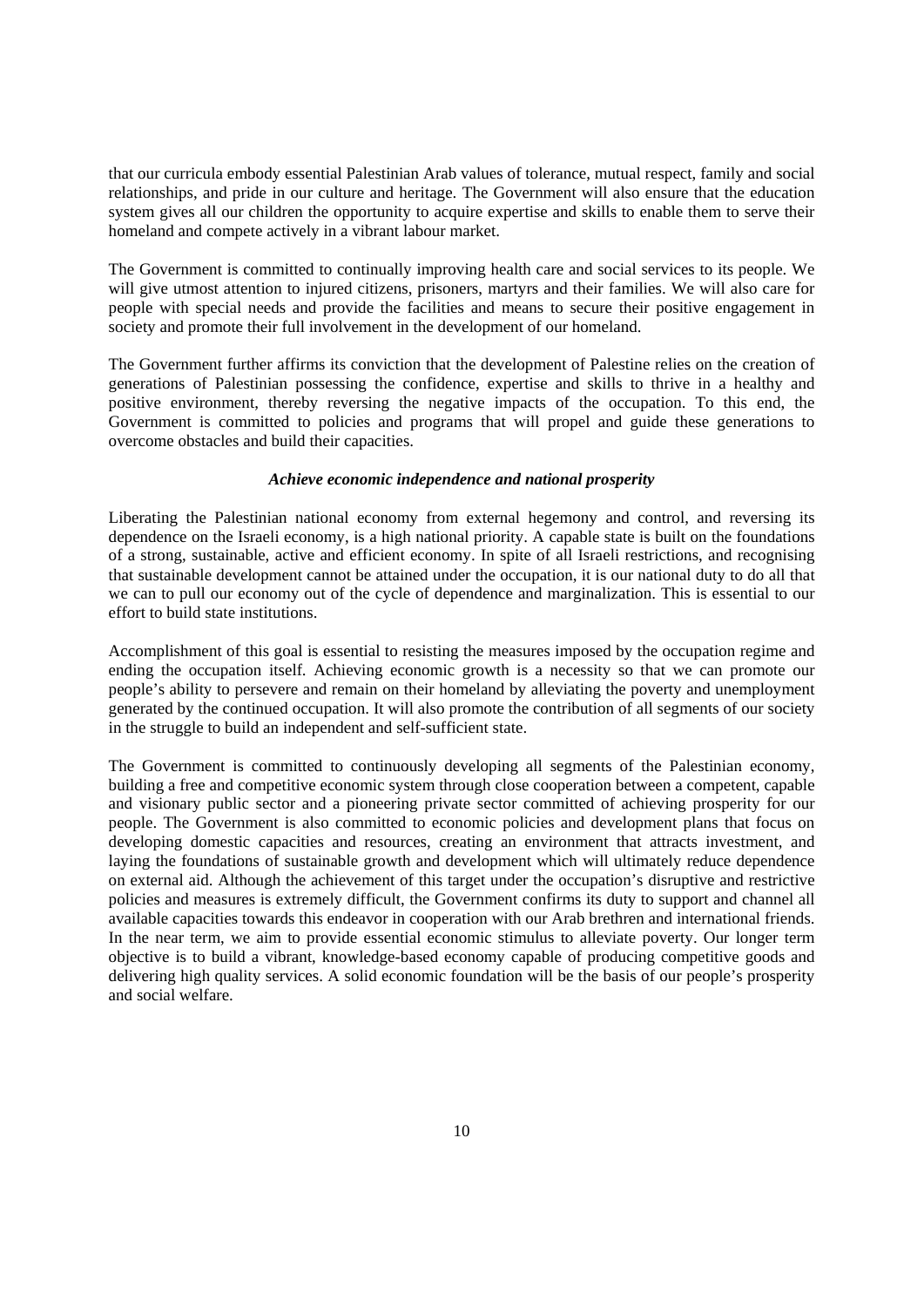#### *Bring equality and social justice to all citizens*

We are building a Palestinian state to secure a peaceful and prosperous future for Palestinians in their homeland. Palestinians must enjoy equality, rights and freedoms across the Gaza Strip and the West Bank, including Jerusalem, as one political and geographical entity. The Israeli occupation regime's policies and actions have subjected our people to violence and oppression, most particularly in Jerusalem, in Gaza, and in West Bank towns and villages isolated by the Wall, in the 'seam zone' and in Area C.

In the face of restrictions imposed by the occupation regime, the Government struggles each day to deliver support and assistance to our citizens, especially isolated communities and other marginalized and vulnerable groups. The Government is committed to delivering essential services to all communities to ensure a decent quality of life, in spite of the occupation, and to solidify the foundations of our future state. Our commitment to a free market economy is firm. We will not allow monopolies and other forms of economic opportunism and exploitation that undermine social justice and equity. The Government is also obligated to provide social protection and development to all citizens. In this context, the Government will continue to develop its policies, consolidate the social security system and implement empowerment programs to ensure a decent standard of living for all citizens. The Government believes that a free market economy, properly regulated in the public interest, can be harnessed to elevate the standards of housing, education, health, and other social and cultural services to our citizens.

In firm belief in the equality of men and women, the Government expresses its conviction and commitment to empower women and guarantee equal opportunities. This is essential to ensure that we mobilize the full capacity of our society and work together towards ending the occupation and establishing an independent state that guarantees equality and social justice for all citizens.

#### *Consolidate good governance*

Achieving our national goals depends on the adoption of the basic principles and practices of good governance throughout the public sector, the private sector and civil society. In the light of the occupation regime's continued measures that hamper the efficiency and effectiveness of our national institutions, the establishment and promotion of good governance in the occupied territory is elevated to the status of a national goal in and of itself. The basic aim is to meet the demand of our people for transparent, accountable institutions that deliver services, social development, economic growth, and career opportunities free from favouritism and wastefulness. Achieving this goal requires commitment and determined effort from all corners of our society.

The Government is committed to building effective institutions, consolidating the rule of law and serving its citizens. It is a champion of judicial independence, individual and collective political and civil rights, and democratic freedoms. The Government will reinvigorate public oversight mechanisms; promote integrity, transparency, and accountability; and, fight all kinds of corruption and favouritism. It will also embrace and promote the principles of competence, professionalism, and merit-based recruitment and promotion in the public sector and, in doing so, empower civil servants to perform their jobs efficiently and effectively.

#### *Bring safety and security across the homeland*

Guaranteeing security, safety, peace and tranquillity within Palestinian society is a fundamental duty of the state. The social and economic well-being of citizens, the protection of their individual rights and freedoms, the preservation of our national unity, and the safeguarding of our pluralistic and democratic political system is absolutely dependent on an effective and efficient state security apparatus which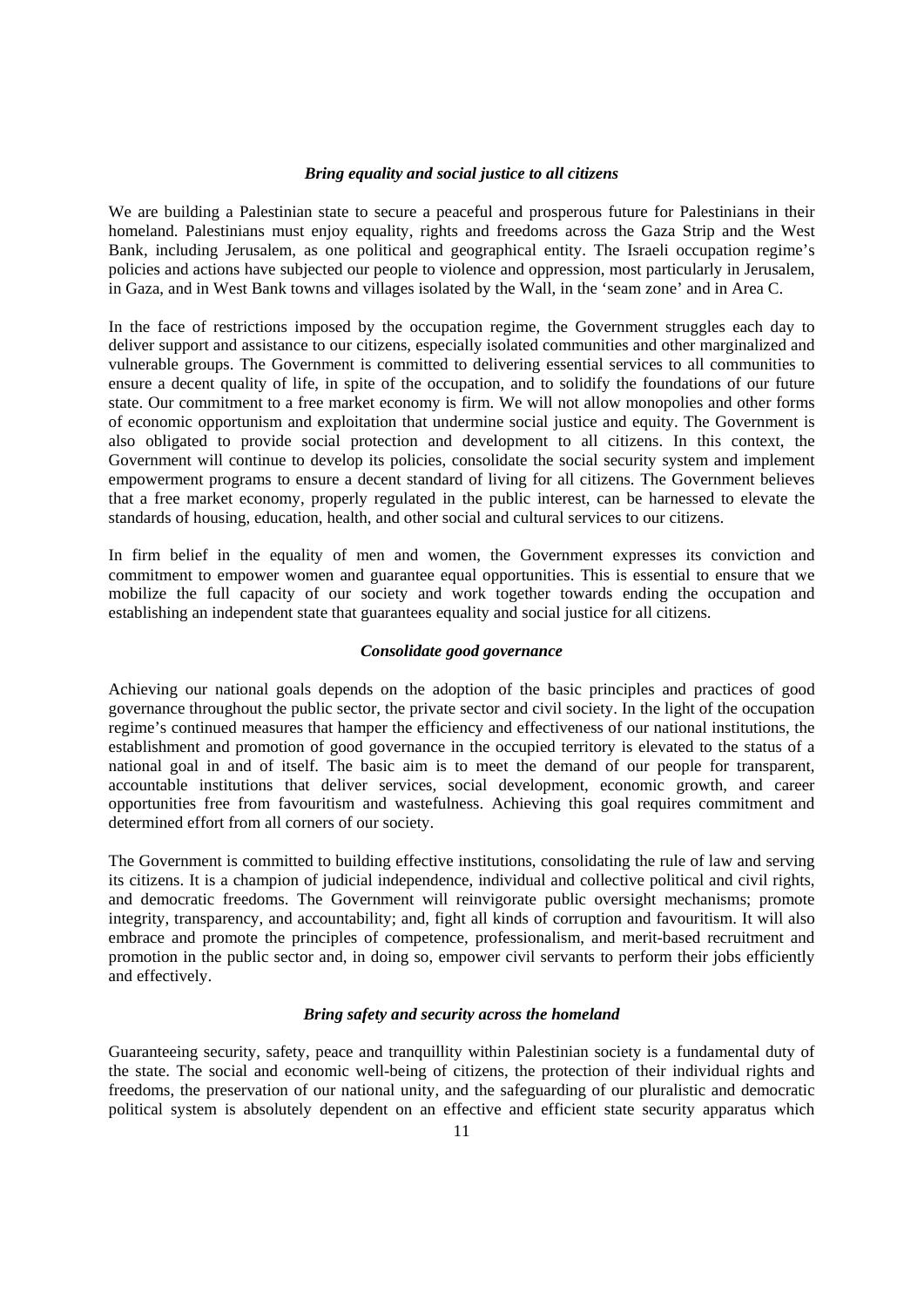adheres to the rule of law, and respects the independence of the judiciary and equality of all before the law. The prosperity and well-being of citizens requires the full accountability of the security establishment to the political leadership and its operation in accordance with the law.

The Government is committed to the continued modernization and professionalization of the Palestinian security services under the banner of 'One Homeland, One Flag and One Law'. These agencies must be subject to the rule of law and to oversight by the legislative and judicial authorities. The Government will continue to apply the law and adopt a code of conduct to hold accountable all security services employees in line with human rights and freedoms. Abiding by the principle of judicial independence, we will prohibit politically-motivated arrests and detention that have no legal basis.

#### *Build positive regional and international relations*

The State of Palestine can and must play a vital role in driving regional and global stability and prosperity. Palestinian communities in the homeland and all over the world have demonstrated their ingenuity, their enthusiasm, and their determination to make a positive contribution to the societies in which they live. Palestinians are active and productive members of the global community and have played a key role in promoting the principles of democracy, tolerance and openness. Even under great adversity, particularly in the occupied territories, we have shown our collective will to build, not to destroy. We have been able to do this through our own steadfastness and human capacities and with the generous moral and financial support from our Arab brethren and our friends in the international community. We cherish this support and look forward to it continuing as we tread the path to peace, freedom and independence.

The Government is committed playing its part in securing a just settlement to the conflict and regional peace. We will do this through actively supporting the efforts of, and in solidarity with, the PLO, the sole and legitimate representative of our people. We will also support the maintenance of constructive relations with our brethren in the Arab and Islamic worlds, and in the broader international community. Liberated from the shackles of occupation and discrimination, we have almost boundless potential to build a better future for ourselves, for our neighbours in the region, and for the global community.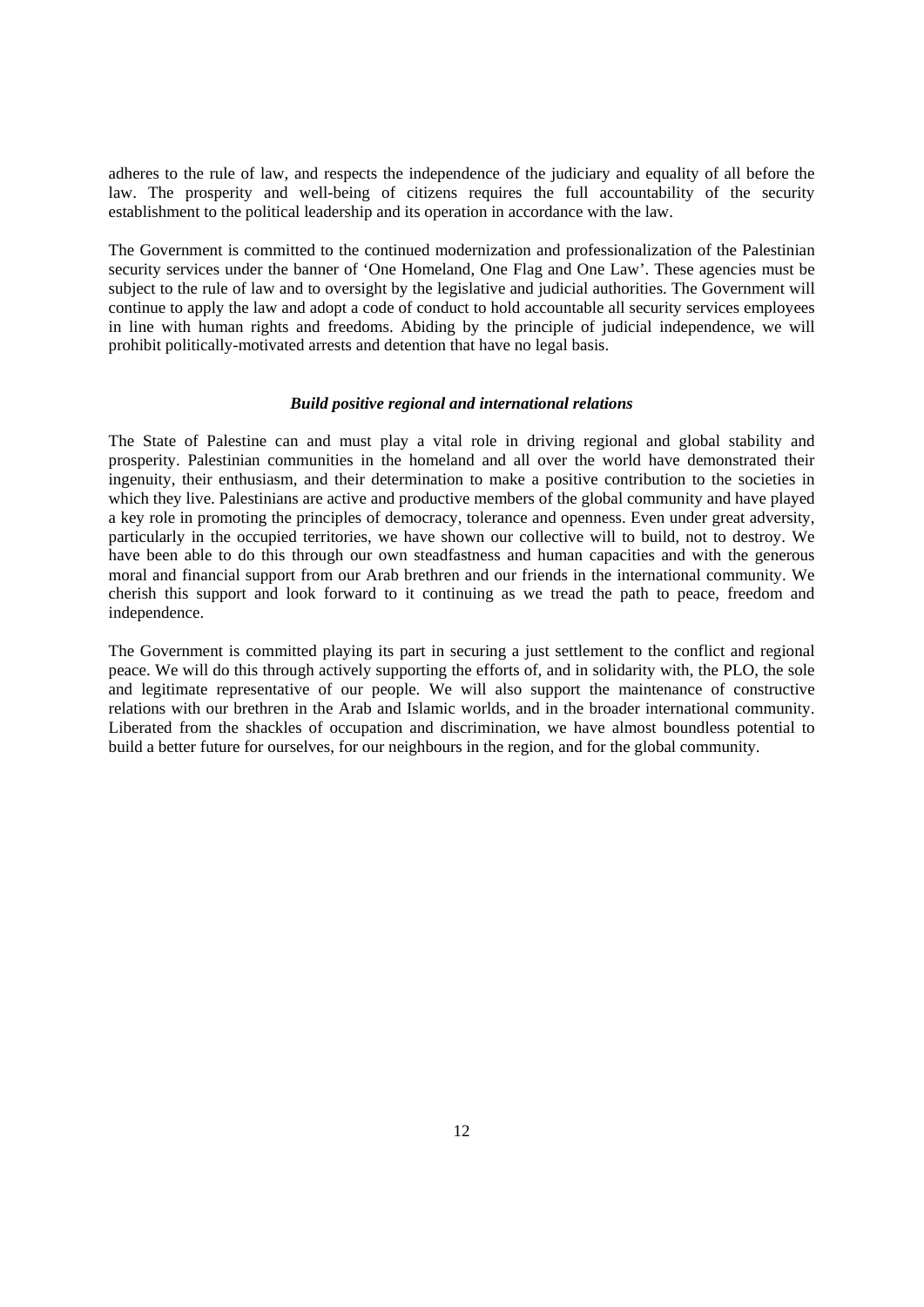# **Institutional Development**

Success in achieving national goals requires that high priority be given to developing the public institutions in the PNA. Maintaining an efficient and effective public sector that provides citizens with high quality services and value for money is a constant challenge. Like all governments around the world, we need to be responsive to political, economic, social and cultural changes in their countries and to adapt public sector structures, institutions and staffing accordingly. For us, however, the challenge is deeper and more complex. We have to develop our public institutions to bear the responsibility and burden of ending the occupation and establishing an independent state in the face of exceptional adversities that we must confront and overcome. To this end, the Government is committed to consolidating and building on the achievements of previous governments in building a responsive, transparent, accountable, efficient and effective Palestinian public sector. We embrace this task as part of our duty to do all in our power to serve our citizens, despite the severe constraints imposed upon us by the occupation regime. We have called upon Palestinian civil society and the private sector to join us in this mission in the belief that, working together, we can build even better institutions to accelerate the development of a free and sovereign State of Palestine.

The Government has identified its main institution-building priorities in five core areas: the legal framework; organizational structures and processes; the use of technology in government; management of national financial resources; and management of human resources in the civil and security sectors. These are our top priorities, to which we will devote most of our attention over the coming months prior to the national elections in January 2010. We will also continue to give attention to the many other ongoing institutional reform activities set forth in the PRDP 2008-10.

#### *Unification and modernization of the legal framework*

The Palestinian legal framework comprises an array of laws and regulations inherited from a succession of foreign regimes – Ottoman, British, Jordanian, Egyptian and Israeli. In some cases the laws and regulations applied in the West Bank differ from those applied in Gaza. This, coupled with the fact that aspects of the legal framework are outdated, presents all manner of challenges to ensuring good governance.

One of the highest priorities of the Government will be to finalize the ongoing comprehensive review of the Palestinian legal and regulatory framework. It is essential that this review and modernization of the legal framework is taken forward in a coordination fashion, sector by sector, through full consultation between all relevant government, civil society and private sector institutions. We are also working to build effective justice sector institutions to ensure that all laws, regulations and procedures are consistently applied and enforced throughout Palestine.

#### *Rationalization of government organizational structures and processes*

The organizational structure of the government, both in terms of the number of ministries and agencies and their internal structures, is of moderate size and uncomplicated by regional standards. Nevertheless, this structure will be subject to a general review in order to address major deficiencies and to eliminate any duplication that wastes Palestinian resources. All citizens are entitled to be served by an economical and well-managed public sector organized to deliver high quality social, justice and security services at a reasonable cost.

The Government will launch a review of its organizational structure and core processes. This review will be conducted on a sector-by-sector basis through a participatory and consultative process, and will be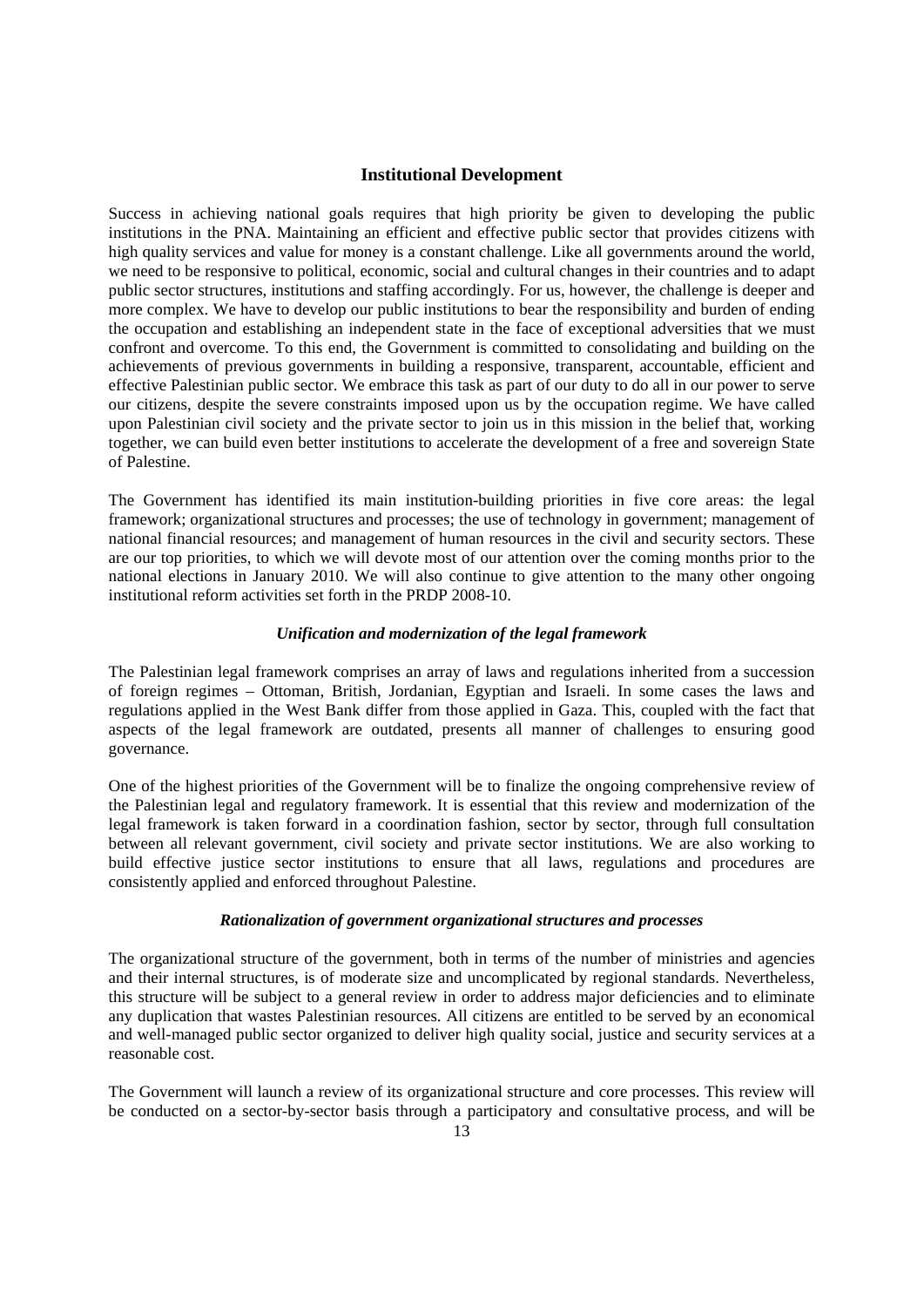rooted in the foundational principles mentioned above, particularly the separation of powers, efficiency and effectiveness.

#### *Information and communications technology*

The more widespread use of information and communications technology (ICT) in the Palestinian public sector represents a huge opportunity to increase its efficiency and effectiveness in delivering services to our people. It also provides many opportunities for greater government transparency, accountability and better communication with citizens. There is a vibrant ICT sector in Palestine which can contribute to and benefit from a government-wide initiative to computerize public sector services and processes.

Many ministries and agencies are already in the process of increasing the use of ICT in schools, hospitals and offices. The Government will work with relevant academic and private sector institutions to ensure a comprehensive and coherent strategy for accelerating the adoption of state-of-the-art ICT in the public sector. The strategy will be founded on the basic principle that local capacity and businesses will be the preferred providers of ICT goods and services.

#### *Financial resources management*

The occupation regime has placed severe limitations on the fiscal and monetary policy instruments available to the PNA to manage the Palestinian economy. This, along with the suffocating economic impact of the occupation, has rendered the PNA's fiscal position especially vulnerable to the fluctuation of political and security relations with Israel and the international community. Over the years the PNA has sought to deal with economic stagnation and contraction, and resultant rises in unemployment and poverty, through increases in public sector employment and salaries. During periods of acute instability, these measures helped prevent complete collapse of the Palestinian economy and social order. However, there have been significant consequences for the PNA's fiscal situation, limiting the resources available to fund other operating and development expenditure.

The Government will continue with policies and measures designed to restrict growth of the public sector wage bill. Most importantly, we will strengthen and rehabilitate our national economy to create job opportunities in the private sector. We will also continue to integrate policymaking, planning and budgeting processes as an important element of a strategy to make government more accountable for the national resources it spends, including development projects financed by the donor community, in line with a national policy framework that reflects a truly Palestinian vision and Palestinian priorities. The Government will also continue the work of previous governments to upgrade its expenditure and accounting systems and processes in order to further enhance transparency and accountability for public finances.

#### *Human resources management*

The effective functional performance of any organization depends on the quality and dedication of its employees. This requires a culture and work ethic geared towards continuous capacity development and performance improvement. Building this culture depends on internal human resources management systems and processes that guarantee effective recruitment, training and staff performance evaluation. An appropriate system of incentives is also required to encourage and reward good performance, whilst proactively addressing poor performance.

The 13<sup>th</sup> government will launch a review of human resources management systems and procedures to identify and implement key reforms to public sector recruitment, personal development and staff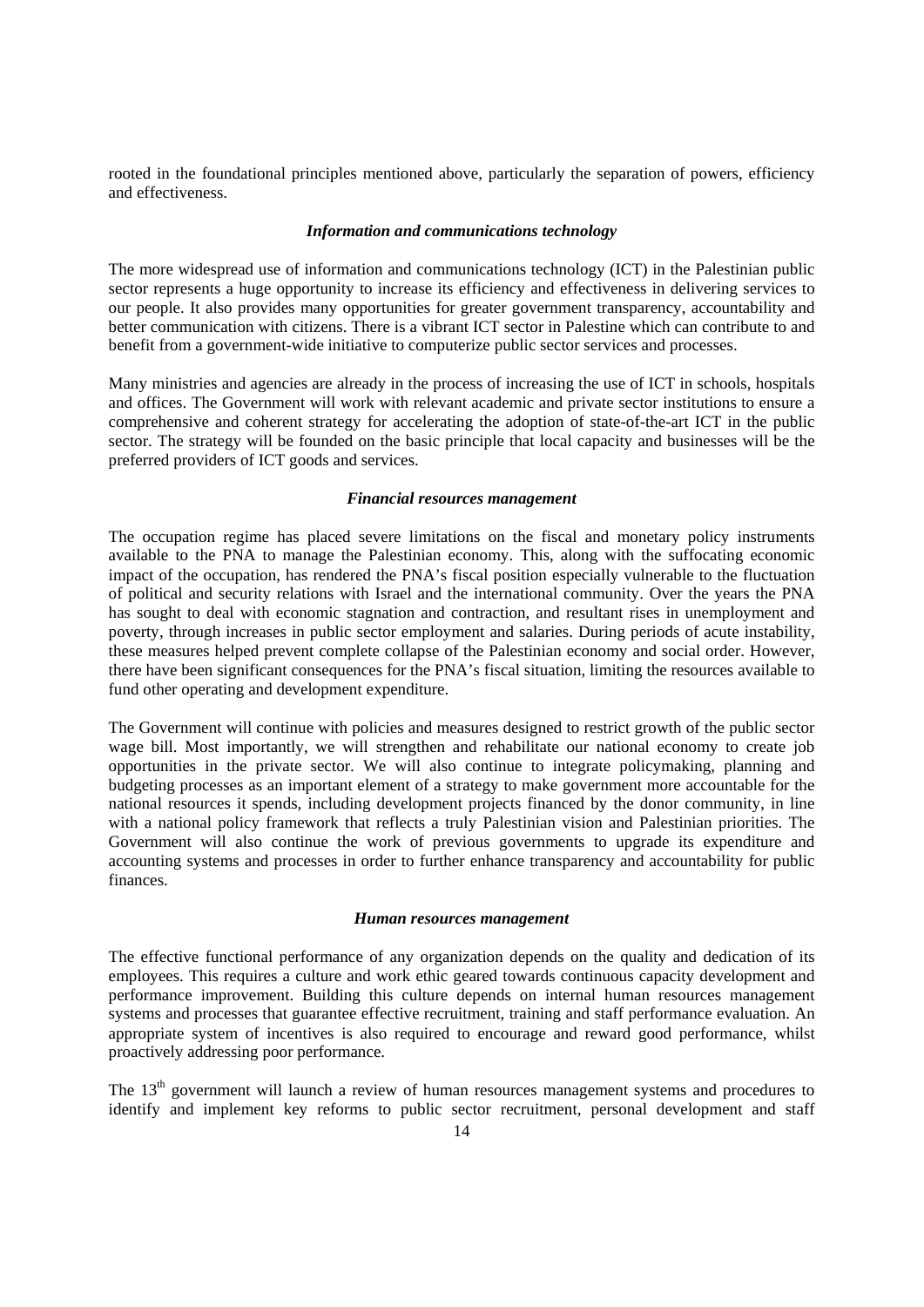performance evaluation mechanisms. We are determined to implement professional, merit-based systems and processes that will ensure equal opportunity and fairness in recruitment and promotion decisions. We will also review public sector pay and pensions to ensure that they provide an appropriate incentive structure for staff of all categories and grades. Implementing these new arrangements will require some fundamental changes to the Civil Service Law and related executive regulations.

The majority of public sector employees work hard to deliver basic health, education and security services in our clinics, our hospitals, our schools, our universities, and on our streets. In too many cases, particularly in Gaza, they sometimes do this at great personal risk. In recent years, successive governments have struggled to pay their employees on a regular and timely basis. Despite financial difficulties it faces, the Government will continue to make every effort to ensure that all of its financial obligations, including its employees, are settled in a timely manner. The Government calls upon all civil servants to re-dedicate themselves to the service of the nation and the public interest. Their commitment and hard work is essential to the collective national effort to defy and end the occupation. They play a critical role in supporting and preserving the steadfastness of Palestinian citizens in their struggle for freedom and independence.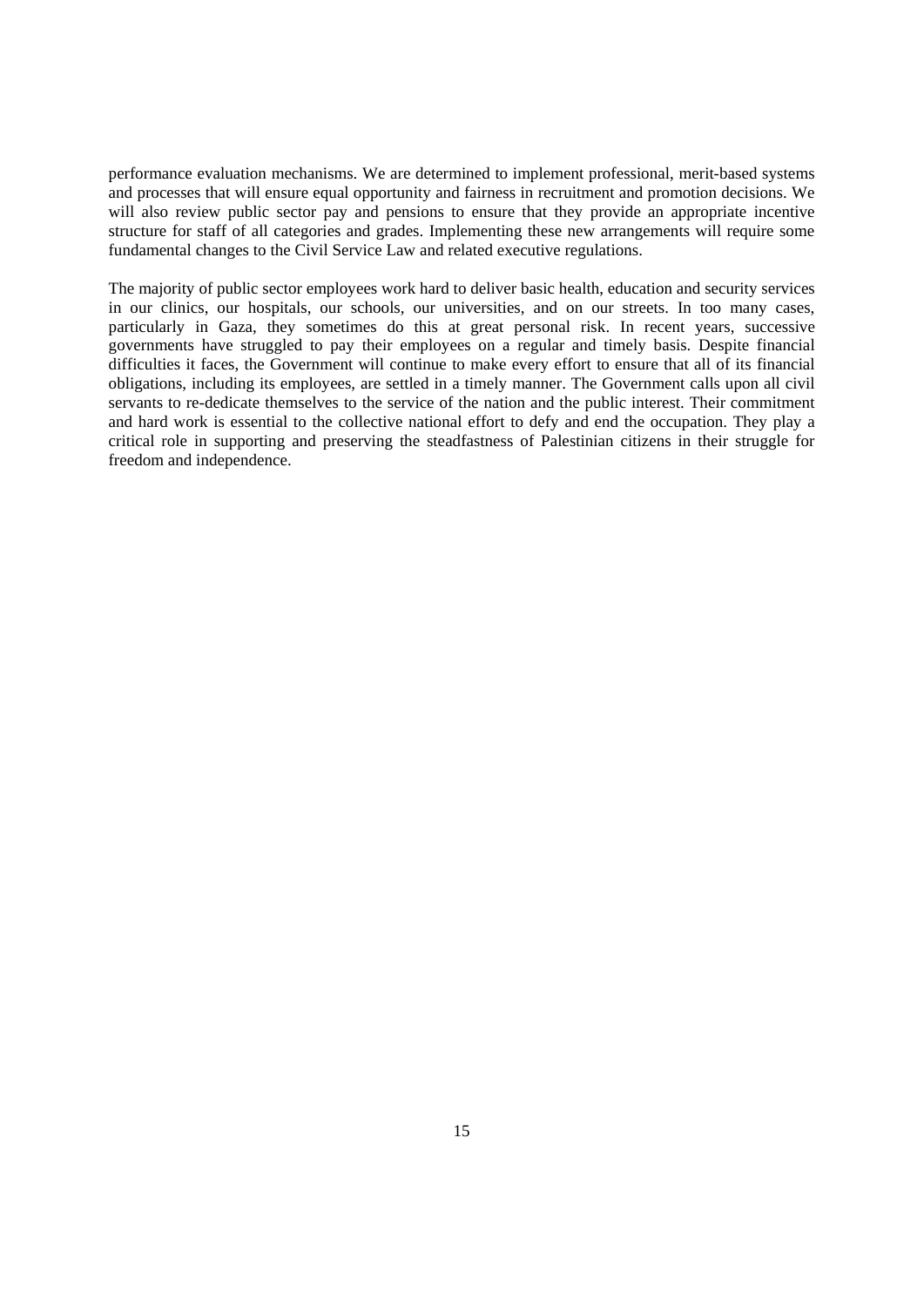#### **Sector Priorities, Policies and Programs**

To translate public policies into results the Government has identified sector priorities as a preliminary step. Priorities, policies and programs are presented in four sectors – governance, social, economy and infrastructure. Below is a summary of sectoral priorities, policies and programs, which ministries and non-ministerial agencies will implement in each sector.

#### *Governance*

In a modern state, the governance sector – its structures, its systems and its operating procedures – must embody the supreme values of the society as well as the basic principles on which the state is founded. Governance affects all walks of life across all sectors. Accordingly, it can be considered as cross-sectoral. However, in the Government's program, it is viewed as a separate sector in which cross-cutting institution-building issues need to be addressed. Policy priorities in the sector may be summarized in five domains.

*Public administration*: The Palestinian Government is committed to improving the efficiency and effectiveness of all its institutions. The Government will develop and modernize its organizational structures, upgrade the capacity of human resources, update legislation and regulations, and install stateof-the-art ICT equipment in order to upgrade performance. To ensure an institutional performance that meets the highest international standards, the Government will bring and maintain its working methods in line with the basic principles of transparency, accountability, and separation of powers.

*Civil and criminal justice*: The Government will develop and consolidate civil and criminal justice system bolstering the principle of the separation of powers, building capacities of human resources within the judiciary, police, and civil defence, enacting modern legislation, and providing appropriate infrastructure to ensure enhanced performance.

*Security services*: To safeguard citizens' security and protect their property, the Government will promote the professional and effective performance of the security establishment. The Government will finalise the restructuring of security agencies based on professional grounds. It will also provide suitable training, equipment, and infrastructure to help the security sector improve its performance. In order to attain the highest professional standards, the Government will hold security agencies accountable by promoting the separation of powers and by developing oversight bodies and mechanisms.

*Local government*: The Government affirms the significant role which local government units play in delivering services to citizens. The Government is committed to developing the capacities of local government units, promote their participation in the development process, and help them attain financial and administrative independence. The Government will also promote accountability of local government units by developing oversight systems within relevant central institutions.

*Fiscal stability*: The Government will seek to secure the future fiscal stability of Palestine to enable it to fulfil the fundamental responsibilities of a self-sufficient state. The Government will continue to develop the financial system on transparent grounds. It will control expenditure, minimize the budget deficit, and promote economy in service delivery. On the revenue side, the Government will promote growth of the private sector so as to provide job opportunities and expand the tax base.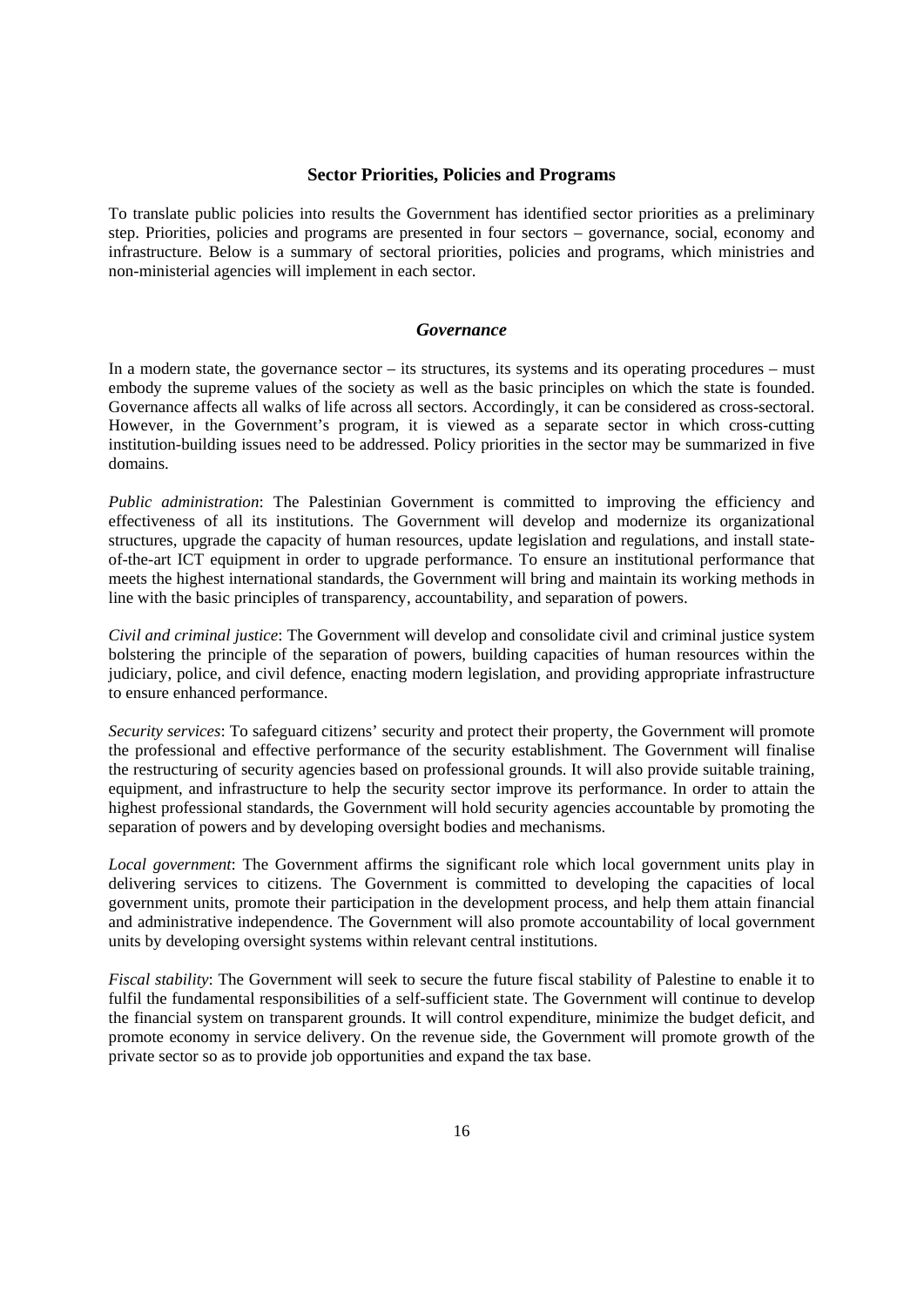### **Objectives and activities of sector institutions**

All PNA institutions, including ministries and governmental agencies, have a role in implementing programs to meet governance sector objectives. Below is a summary of the key objectives and related activities of the main governmental bodies in the sector.

# *Ministry of Foreign Affairs*

The Ministry of Foreign Affairs (MoFA) has the following objectives:

Enhance capacities of the Palestinian diplomatic corps through:

- Building a professional, politically committed diplomatic corps at MoFA and at embassies as well as pump new blood in this sector.
- Finalising construction of the new MoFA building, regulating the Diplomatic Training Institute, and purchasing the largest number possible of embassies.

Contribute to promoting the international position of Palestine through:

- Developing Palestine's international relations with various states and international organizations and broadening scope of cooperation with them on all levels, particularly in the fields of politics, culture and economy.
- Communicating with Palestinian communities overseas, empowering them to support the Palestinian cause and the perseverance of citizens in the occupied Palestinian territory.

Enhance effective service delivery to citizens through:

- Developing communication mechanisms between embassies and MoFA to facilitate service delivery to citizens outside the homeland.
- Deliver certification services to citizens in cooperation with other governmental bodies operating in the Palestinian governorates.

#### *Ministry of Interior*

The Ministry of Interior (MoI) has the following objectives:

Impose public order, establish the rule of law and preserve public safety, thereby consolidating security and safety as well as safeguarding rights and freedoms through:

- Developing the capacity of, restructuring and reorganising the security establishment, and regulating each security agency in accordance with the law and relevant regulations.
- Continuing to train security staff, building security offices and headquarters, and providing modern equipment to help the security agencies perform their assigned tasks.
- Completing development of laws regulating the functions of security agencies and preparing a code of conduct in order to protect citizens and safeguard public freedoms.

Deliver effective and efficient services to citizens, expatriates and visitors to the PNA-controlled territory in line with the law through:

- Developing the organizational structures, systems and process of the MoI.
- Building directorate offices and public service centers that offer high quality services.
- Automating service delivery and establishing connectivity with other institutions (e.g., the Civil Registry).
- Developing the Law on Nationality and Passports.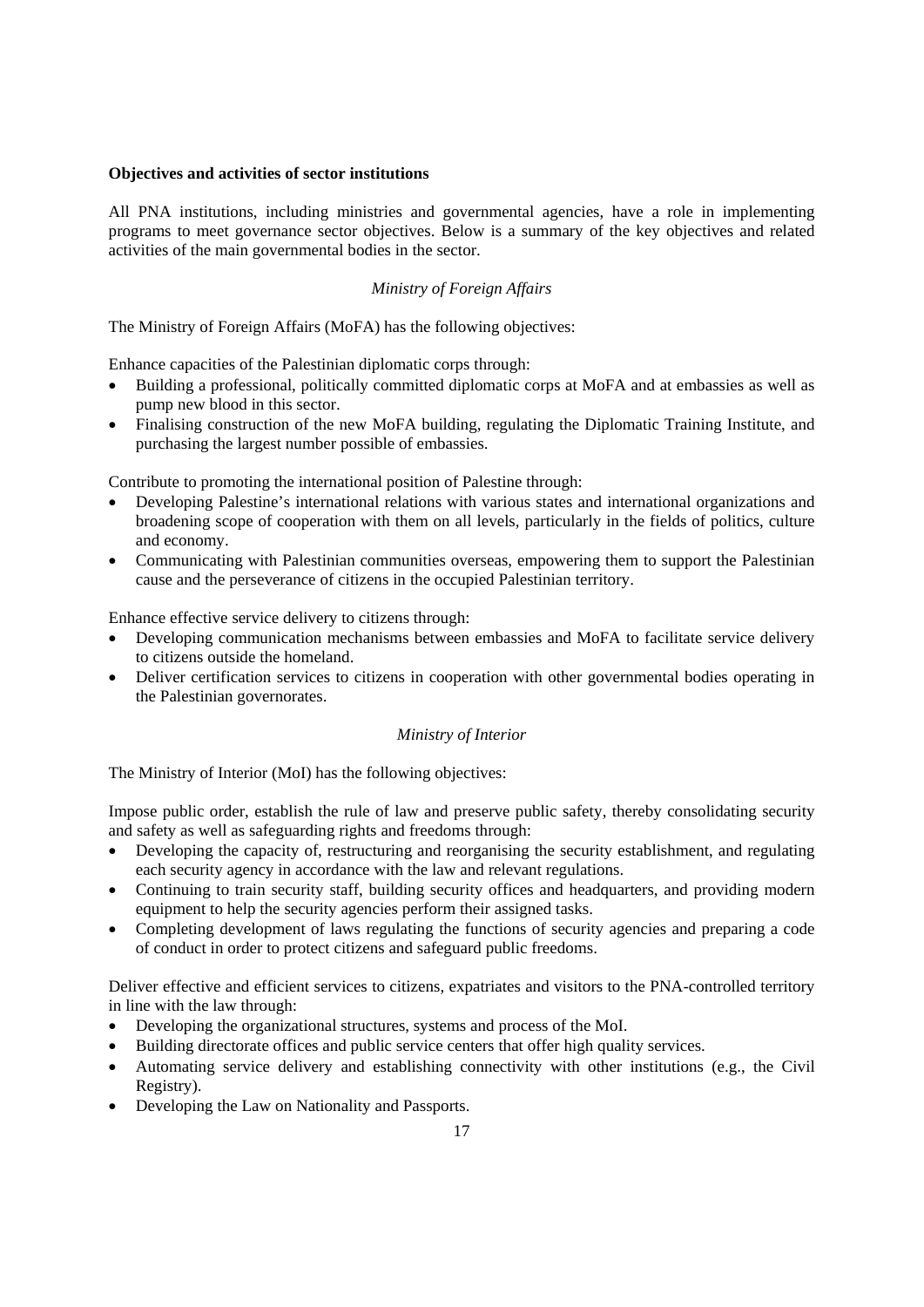Ensure transparent and accountable administrative and financial performance through:

- Implementing administrative and financial reforms in all branches of the security sector, including centralization of financial management and clarifying the jurisdiction of each branch to ensure effective integrated operations.
- Ensuring integrated and cooperative systems and working methods throughout the MoI in a manner that unifies and centralizes its administrative and financial management.
- Developing a policy framework and strategic plan for implementing security sector development programs and projects.

Develop the MoI's relations with the local, regional and international communities through:

- Guiding activities to represent Palestine as a full member on the Interpol.
- Developing MoI's operation on committees established by the Arab Council of the Ministers of Interior as well as rejuvenating MoI's role in the Mediterranean Civil Protection Program.
- Develop a code of conduct for the Palestinian civil society activity.
- Building media capacities of MoI so that it can effectively communicate with the Palestinian civil society.

# *Ministry of Finance*

The Ministry of Finance (MoF) has the following objectives:

Reduce reliance on international aid through:

- Controlling and rationalising expenditure, particularly recurrent expenses.
- Increasing domestic revenues and unifying the tax system.
- Increasing property tax collection by local government units.
- Amending the Income Tax Law, thereby broadening the tax base and keeping pace with developments in the national economy.

Enhance competent management of the public finances through:

- Developing financial policies and public finance management methods.
- Establishing a department for research and studies in the area of public financial management.

Increase efficiency of public service delivery through:

- Promoting capacities of MoF staff and providing them with modern tools, including legislation, regulations, and functional procedures.
- Finalize current work on computerising tax assessment and collection, enabling better management of taxpayer accounts.

Promote concepts of transparency and accountability in the management of public finance through:

- Enhancing the effectiveness of financial auditing throughout PNA institutions by adopting a decentralized auditing system.
- Developing the Public Procurement Agency as an independent body that reports to the Council of Ministers.
- Developing financial legislation and regulations and completing the implementation of an integrated accounting system.

Promote full Palestinian participation in international trade as a sovereign entity: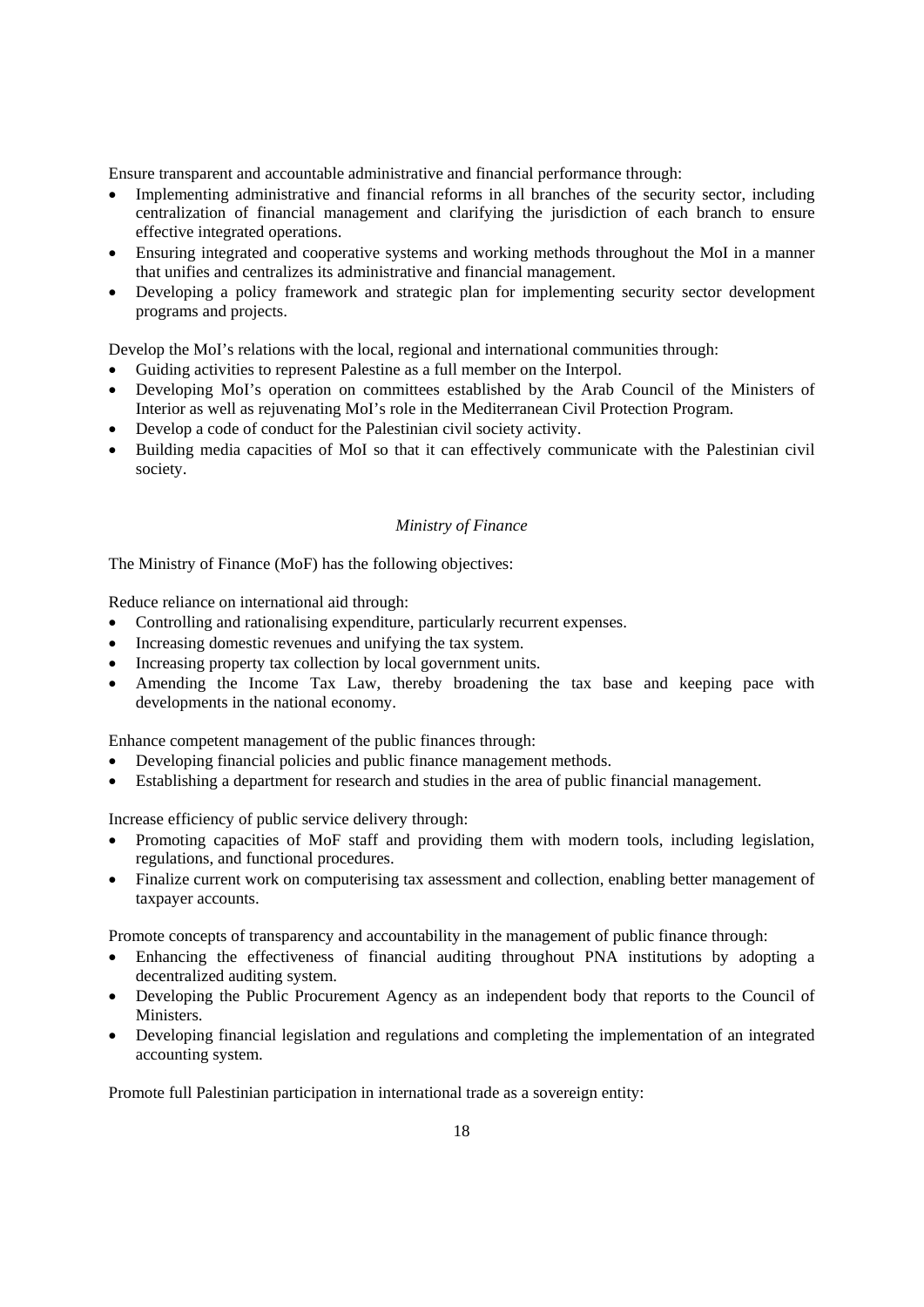- Becoming a full member on the World Customs Organization.
- Developing qualified staff to operate customs departments at international ports (including land, sea, and airports).

# *Ministry of Planning and Administrative Development*

The Ministry of Planning and Administrative Development (MoPAD) has the following objectives:

Promote efficient and effective allocation of limited national resources through:

- Providing necessary technical support to develop capacity of governmental bodies in policy making and planning.
- Monitoring and evaluation of governmental bodies' performance against agreed targets.
- Preparing national development plans, in coordination with all governmental bodies, the private sector and civil society, to clearly define national and sectoral policies, priorities and programs
- Working with the donor community to enhance aid effectiveness.
- Leading and coordinating the development of national spatial plans.

Promote citizens' trust and confidence in the PNA through:

- Managing the process of developing human resource capacities throughout the PNA.
- Providing technical support for governmental institutions to develop their organizational structures and ensure efficient and transparent working methods documented in formal procedures manuals.
- Coordinating efforts to automate governmental functions.
- Supporting the Ministry of Finance's efforts to develop financial management and control systems in all governmental bodies.

# *Ministry of Local Government*

The Ministry of Local Government (MoLG) has the following objectives:

Empower local government units and build their institutional capacities through:

- Developing consolidated administrative structures, administrative manuals and financial policies, and a computerized, integrated accounting system.
- Finalizing the modernization of spatial planning, developing policies and guidance for land use, and upgrading the capacity of the Higher Zoning Council.
- Developing strategic and developmental planning capacity at the local level.
- Establishing staff training centers at local government units.
- Merging local government units, where necessary, in order to facilitate better service delivery.
- Developing laws, regulations, and procedural manuals on local government.

Build the MoLG's capability to oversee the local government sector through:

- Developing a strategic plan for MoLG capacity development.
- Developing a new organizational structure, administrative manuals and computerized systems to enhance the performance of staff.
- Developing a training plan for staff and developing monitoring and performance evaluation methods.

Promote democracy, transparency and civil society participation in the local government sector through:

- Conduct elections at local government units in a regular fashion.
- Monitor and evaluate the performance of local government units.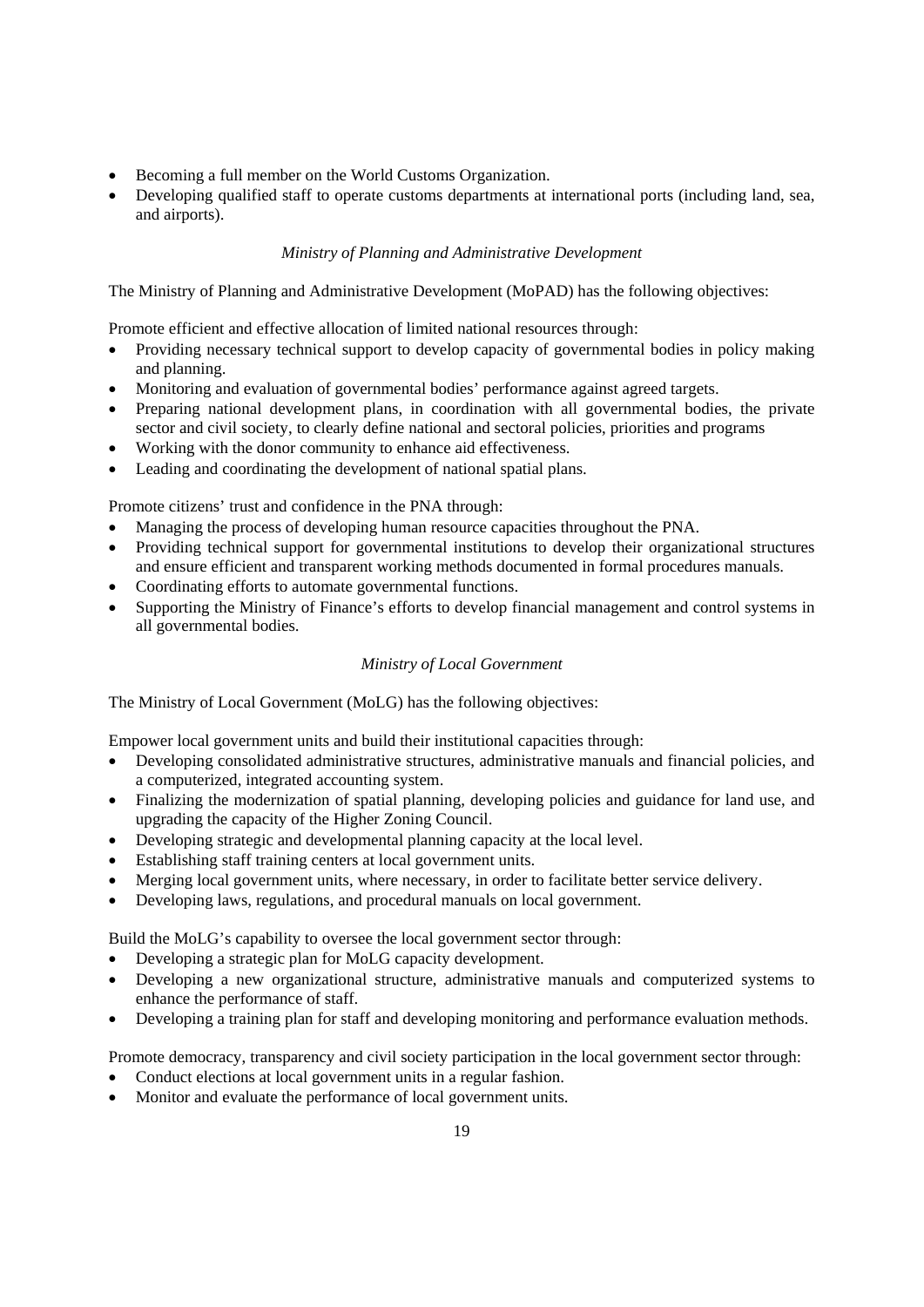• Raise public awareness of the concept of local government and promoting partnership between MoLG, local government units and citizens.

Promote the concept of partnership between local government units and public and private sectors to promote local development and fiscal independence through:

- Promoting participation of local government units in local and national development.
- Generating opportunities to increase the financial resources of local government units.
- Encouraging adjacent municipalities to work jointly in launching and implementing development projects.
- Encouraging the private sector and civil society organizations to cooperate with local government units to implement development projects.
- Promoting partnership with the private sector to help deliver and manage services cost effectively.

# *Ministry of Justice*

The Ministry of Justice (MoJ) has the following objectives:

Protect citizens' fundamental rights and freedoms through:

- Developing, in cooperation with all relevant public institutions, an integrated civil and criminal legal framework which safeguards separation of powers and ensures the integrated operation of all sector institutions.
- Developing the forensic medicine capacity.
- Following up on the execution of court judgements.
- Monitoring administrative performance in prisons to safeguard human rights.
- Developing and implementing a legal aid programs for citizens who are incapable of defending themselves for financial reasons.
- Contributing to developing and rejuvenating the Bureau of the Legal Counsel and Legislation.

Enhance justice sector performance through:

- Supporting the development of professional capacities, including members of the public prosecution service and judges.
- Supporting the development of specialization in the justice sector, developing specialist courts and specialized staff in fields of commercial disputes, labour, etc.
- Supporting the continuing education through the Palestinian Judicial Institute.
- Constructing justice facilities, including courthouses and public prosecution offices, throughout governorates.
- Supporting computerization in the justice sector, including the police, public prosecution and courts.

#### *Ministry of Waqf and Religious Affairs*

The Ministry of Waqf and Religious Affairs (MoWRA) has the following objectives:

Promote awareness and understanding of the Islamic religion and culture and disseminate the concept of tolerance in the religion through:

- Developing and implementing programs of *Shari'a* education as derived from the science of the Holy Qur'an and Prophet's heritage.
- Empowering mosques as a center of guidance, through improving their infrastructure and services.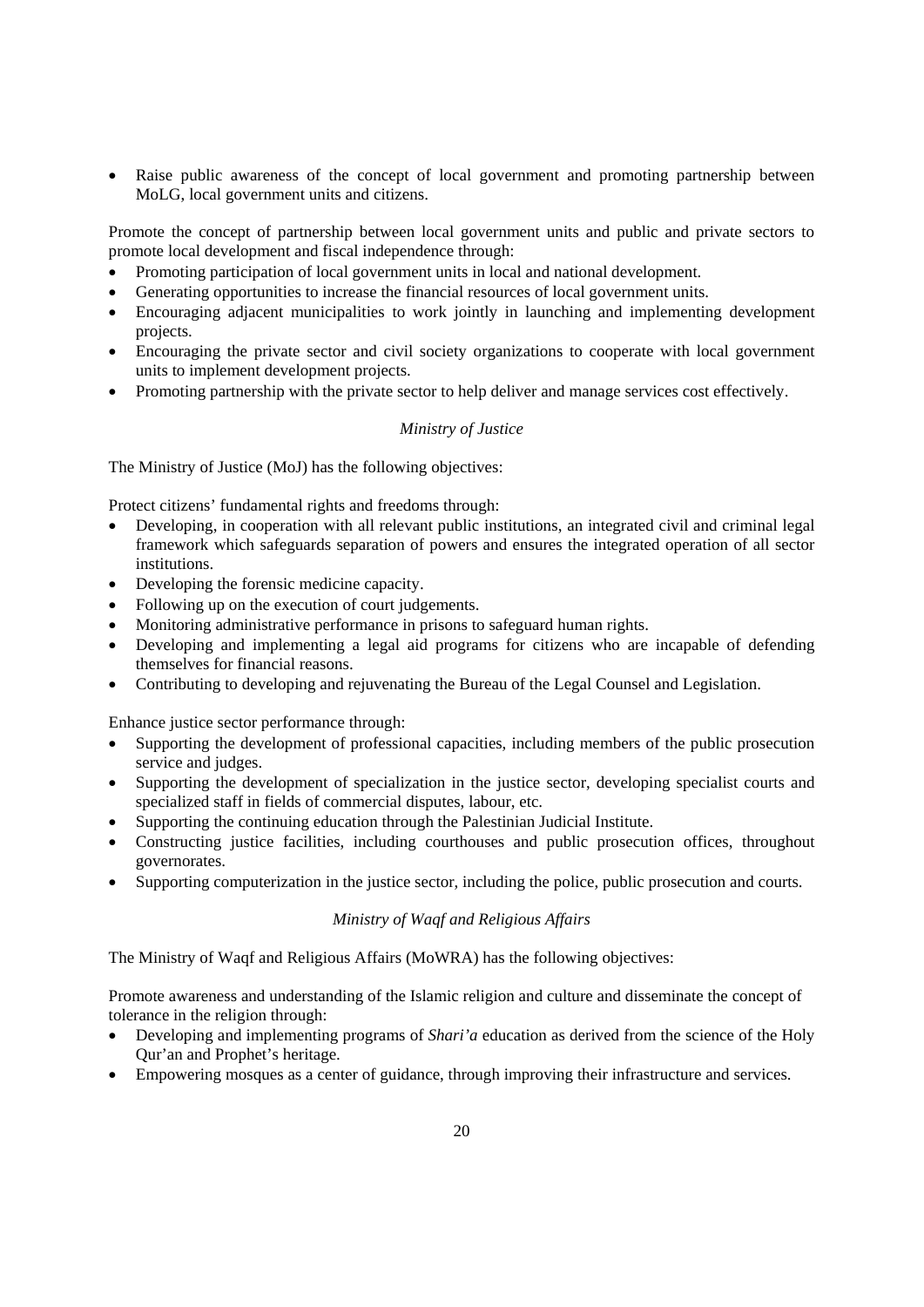Promote service delivery to citizens through:

- Developing buildings and services, and maintaining mosques.
- Supporting the activities of the Hajj and 'Umrah.
- Supervising Shari'a education, including at the College of Preaching and Shari'a Science as well as the Islamic Orphanage.

Protect and promote effective and efficient management of Zakat funds and Waqf properties through:

- Improving the management of the Zakat funds and ensuring equitable distribution.
- Following up on the survey of the Waqf properties.
- Creating a computerized database to keep all information on Waqf properties.
- Developing policies on the best utilization of Waqf properties.

#### *Financial Administration Control Bureau*

The Financial Administration Control Bureau (FACB) has the following objectives:

Contribute to protecting the public funds and properties through:

- Auditing governmental and non-governmental bodies to ensure that functions are carried out in line with applicable laws and regulations.
- Developing performance of FACB staff by training, exchanging international through training and developing necessary systems and tools to enhance performance.

Promote the concept of oversight and accountability in PNA institutions and civil society organizations through:

- Cooperating and communicating with bodies subject to FACB control.
- Publishing a monthly bulletin on the FACB activities and programs.

#### *General Personnel Council*

The General Personnel Council (GPC) has the following objectives:

Promote transparency and accountability in public sector recruitment and promotions through:

- Developing appropriate regulations, mechanisms and standards in recruitment and promotion processes.
- Ensuring that the Law of Civil Service and relevant bylaws are duly enforced and updated.
- Establishing interconnectivity between GPC and the General Directorates of Salaries at the Ministry of Finance.
- Developing staffing tables and job descriptions for all governmental institutions.

Contribute to enhance public administration through:

- Taking part in developing modern policies and mechanisms in administration.
- Recruiting qualified human resources and providing staff training programs.

# *Department of the Chief Justice of the Family Courts*

The Department of the Chief Justice of the Family Courts has the following objectives:

Enhance the performance of the religious (*Shari'a*) judicial system through: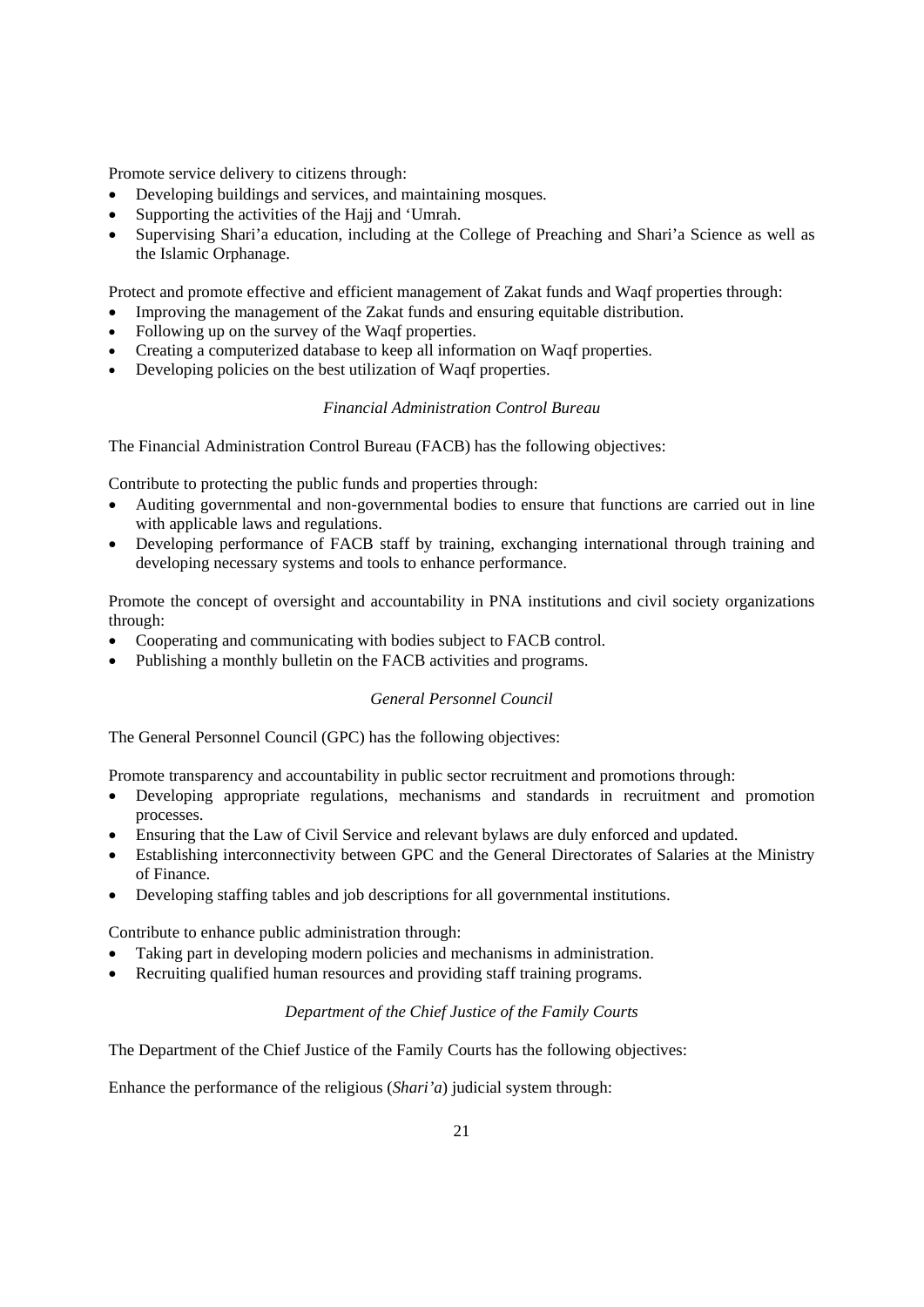- Building capacities and increasing the number of *Shari'a* court judges, as well as providing necessary equipment.
- Constructing *Shari'a* courthouses, throughout the Palestinian countryside.
- Automating operations at *Shari'a* courts.

Safeguard citizens' rights through:

- Developing and approving laws that regulate functions of the *Shari'a* courts.
- Adopting a system to archive documents, both manually and electronically, in order to curb fraud, particularly in relation to inheritance, Waqf properties, marriage, divorce, etc.

# *Palestinian Central Bureau of Statistics*

The Palestinian Central Bureau of Statistics (PCBS) has the following objectives:

Develop essential ICT infrastructure to support governmental policies and programs through:

- Building central and administrative registers.
- Carrying out various censuses, including the agricultural census.
- Establishing a system for monitoring social, economic, environmental, and governance conditions.
- Publish statistical data in a manner that serves users' needs and promotes scientific research.

Contribute to building statistical capacities throughout governmental bodies through:

- Developing capacities of relevant staff within ministries and governmental agencies.
- Assisting all governmental bodies and local government units in developing working methods and databases.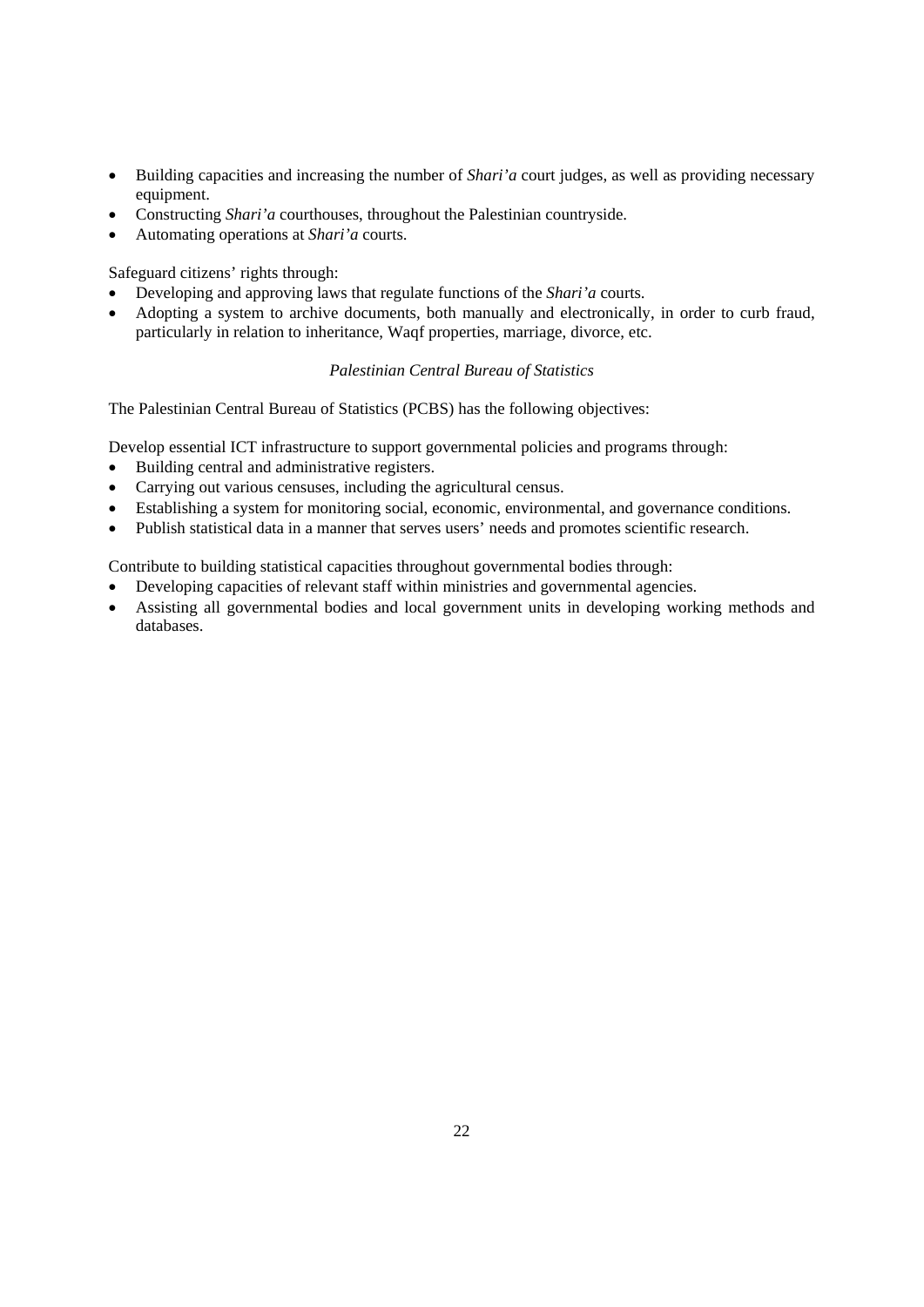#### *Social*

The conditions under which the Palestinian people now live are probably the harshest ever. Witnessing forced migration, displacement, imprisonment, assassinations, impoverishment and deprivation, Palestinian families and society are suffering terribly. Nevertheless, Palestinian society remains cohesive. The Palestinian people are proud of their heritage and culture. Policy priorities in the sector may be summarized in four domains.

*Preserving social cohesion*: To counteract the negative effects of fragmentation of the Palestinian homeland and displacement of the Palestinian people, the Government will develop special programs to strengthen and consolidate social cohesion.

*Providing social protection*: Palestinian society suffers from impoverishment and marginalization more than any other society with comparable education sector indicators. This is an inevitable result of the Israeli occupation regime's ongoing destruction of Palestinian physical, social and economic infrastructure. The Government will provide a social safety net to bring short term relief from the occupation regime's impact. In the medium term, following establishment of the Palestinian state, the social safety net will provide social protection to marginalized and deprived social groups.

*Preserving cultural heritage*: The Government will preserve Palestinian cultural heritage and its character of religious and intellectual pluralism. The Government will also promote and consolidate Palestinian values inherited over successive generations, including social solidarity, close family ties, loyalty and integrity.

*Promoting equal opportunities*: The Government believes that providing equal opportunities for all citizens is a foundation of social justice and will enable channelling of all the society's energies towards building our modern state. To consolidate the principle of equal opportunities, the Government will provide quality education and health care to all citizens regardless of social class.

#### **Objectives and activities of sector institutions**

Below is a summary of the key objectives and related activities of the main governmental bodies in the sector.

# *Ministry of Social Affairs*

The Ministry of Social Affairs (MoSA) has the following objectives:

Provide social protection to poor and marginalized groups through:

- Making cash transfers to severely impoverished families; families affected by the occupation regime's policies in Gaza, areas adjacent to the Separation Wall, Jerusalem, and in the Jordan Valley; and, to orphans.
- Providing food packages to families amongst the poorest 60% of Palestinian families which do not receive cash assistance and to pregnant and breast feeding mothers within the poorest 40% of the population. In addition, MoSA will provide a hot meal to children at nurseries in areas classified as pockets of poverty.
- Providing health insurance to those under the extreme poverty line by targeting the poorest 70 % of the most impoverished households; the elderly who are located within the poorest 30% of the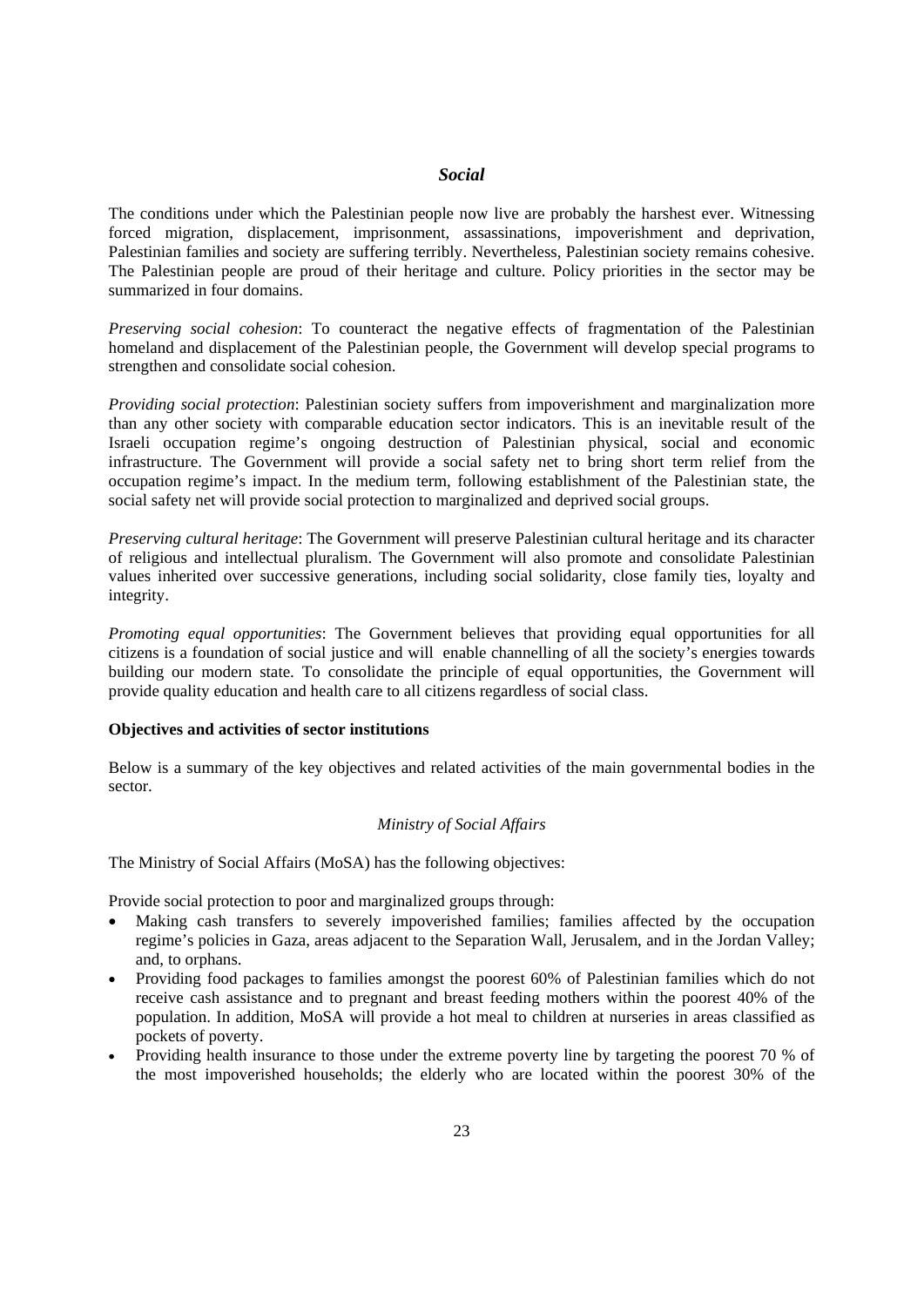population; disabled members of households located within the poorest 30% of the population; and all citizens from households under the extreme poverty line.

- Providing social care, rehabilitation and protection to physically disabled citizens and the elderly under the extreme poverty line, in addition to taking care of delinquent minors, rehabilitating the disabled, and providing protection and shelter to orphans and to children, women and elderly persons who are victims of violence.
- Economically empowering the poor by providing training and funding to SMEs run by economically deprived households, the disabled, female-headed families, and impoverished new graduates from universities and other tertiary education establishments.

Enhance the targeting and effectiveness of social protection activities through:

- Developing a unified social safety net and upgrading social protection legislation.
- Reviewing and developing MoSA's organizational structure and working methods to improve staff performance.
- Institutionalising and enhancing working relationships with domestic and international governmental and non-governmental organizations providing humanitarian aid.
- Supporting, in cooperation with UNRWA, service delivery to refugees in refugee camps.
- Promoting, in cooperation with other relevant bodies, steadfastness of citizens living in uniquely threatened areas, such as Jerusalem, communities affected by the Wall and settlements.

# *Ministry of Education*

The Ministry of Education (MoE) has the following objectives:

Provide opportunities to access and benefit from the 'Education for All' Program through:

- Building classrooms throughout the occupied territory.
- Providing text books, stationery and equipment.
- Ensuring an appropriate learning environment for persons with special needs.
- Supporting education in Jerusalem.
- Providing loans to enable students to enrol in higher education.
- Encouraging enrolment at vocational and technical educational centers.

Enhance the quality of regular and vocational education through:

- Developing curricula.
- Promoting the use of ICT in education.
- Developing teaching techniques and enhancing the capacity of teachers.
- Developing a teaching monitoring and evaluation system.

Improve performance of higher education facilities through:

- Matching higher education with the requirements of the domestic labour market and national needs.
- Promoting a culture of scientific research in Palestine and exchanging expertise with other nations.
- Promoting the financial independence of higher education institutions.

Increase effectiveness of service delivery through:

- Developing MoE's the organizational structure and working methods and its laws and regulations.
- Computerising data and financial administration systems.
- Developing the administrative and financial regulation pertaining to the Student Loans Fund.
- Enhancing cooperation with educational institutions and civil society organizations.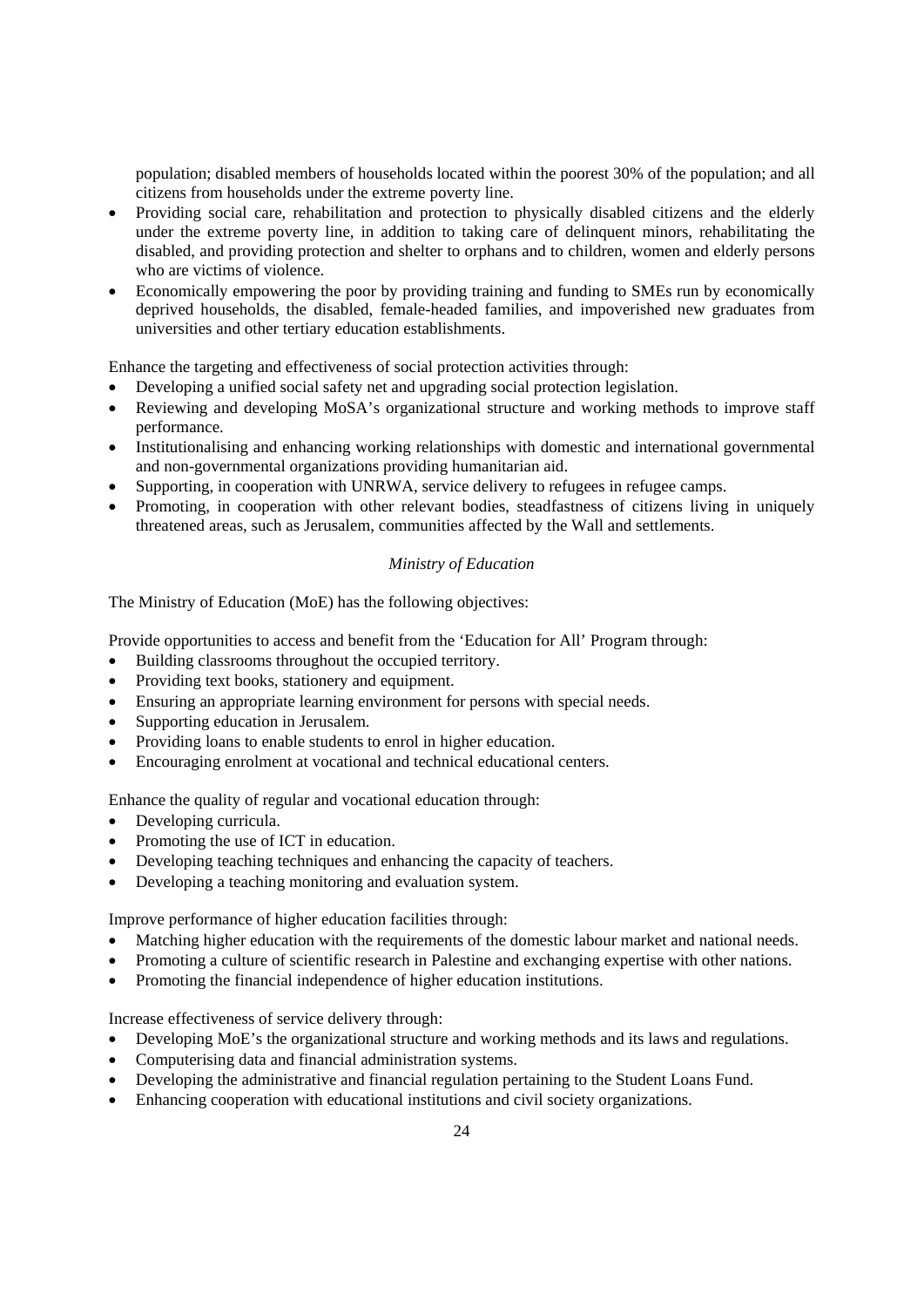# *Ministry of Health*

The Ministry of Health (MoH) has the following objectives:

Ensure easy access to high-quality health care services by all Palestinian citizens through:

- Completing the health care services network in the field of primary health care.
	- Construct 6 health directorates in Jenin, Tulkarem, Hebron, Bethlehem, Tubas, and Dura.
	- Refurbish and 25 level 2 and level 3 health care clinics.
	- Construct 10 new clinics.
- Completing the health care services network in the field of secondary and tertiary health care (hospitals). This program will include the following:
	- Upgrade and reequip governmental hospitals as well as expand hospitals of Jericho, Beit Jala, Jenin, Rafidia, Hebron, Yatta, and Palestine Medical Compound in Ramallah.
	- Build a new hospital with a capacity of 50 beds in Tubas.
	- Rehabilitate the mental health care facility in Bethlehem.
	- Develop a plan to construct a hospital for cancer treatment and a center for blood diseases.
- Developing MoH human resources, including:
	- Developing and recruiting medical specialists.
	- Enhancing capacity of health care sector employees by implementing residency programs for medical specializations.
	- Adopting a decentralized administrative and financial approach in operating the Palestine Medical Compound in Ramallah to enable recruitment of specialists from the private sector and from abroad.

Ensure sustainable health care service delivery through:

- Rationalizing procurement of services from abroad as well as recruiting and developing local capacity to provide specialist healthcare services.
- Computerizing hospitals and developing health care information systems.
- Approving and enforcing a modernized law on health insurance.
- Eliminating the abuse of the free health insurance.
- Developing various new national health strategies, including a Drugs Strategy, a National Anti-Cancer Strategy, and a National Nutrition Strategy, and revising outdated national strategies.

# *Ministry of Labour*

The Ministry of Labour (MoL) has the following objectives:

Safeguard workers' rights through:

- Developing labor laws and regulations and monitoring their enforcement.
- Developing and regulating union activity in Palestine.
- Appointing inspectors and providing them with continuing education.
- Creating a social security system that safeguards workers' rights and provides health care services for them and for their families.

Enhance the skills of Palestinian workers to enable them to compete in the global economy through:

- Rejuvenating the National Vocational and Technical Education and Training Strategy.
- Matching vocational and technical training with labour market needs.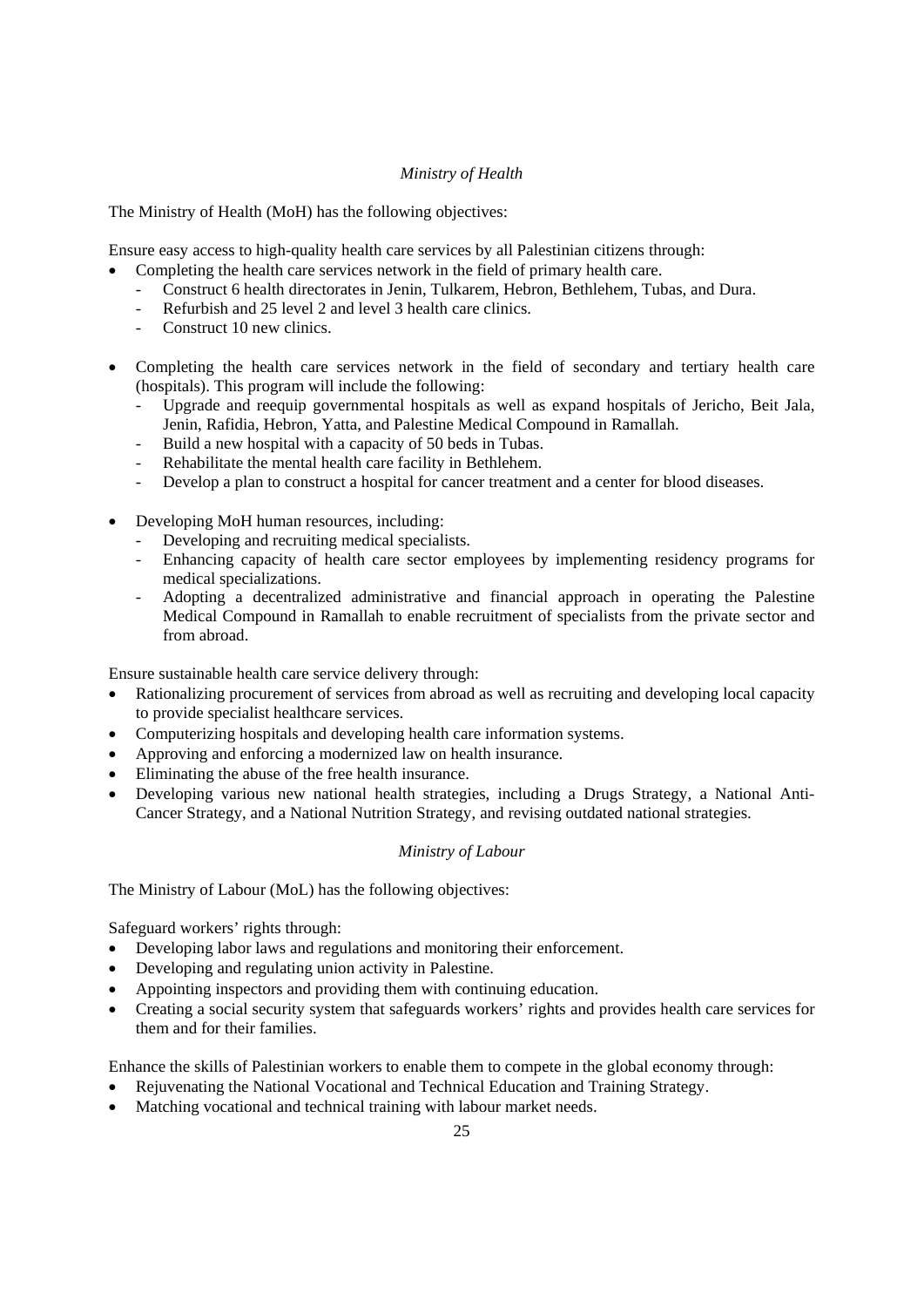- Upgrading and invigorating a labour market information system and activating the Palestinian Employment Fund.
- Enhancing the quality of vocational and technical education and training in cooperation with relevant PNA bodies.
- Distributing vocational and technical training centers throughout the occupied territory.

Rejuvenate the role of cooperative organizations, and promote participation and accountability mechanisms within these organizations through:

- Approving a Palestinian Law on Cooperatives, developing by-laws, and enhancing oversight of cooperatives.
- Implementing programs for building the capacities of cooperative movements.
- Establishing of cooperative organizations and encouraging communal activities.

#### *Ministry of Women's Affairs*

The Ministry of Women's Affairs (MoWA) has the following objectives:

Enable women's participation in policy and decision-making through:

- Enacting and enforcing legislation to ensure women's participation.
- Ensuring that various governmental policies and programs heed gender issues and women's participation.
- Providing support to women to access decision-making centers.
- Launching a dialogue with various Palestinian political parties to ensure women's representation.
- Promoting partnership with the civil society and private sector in gender issues.
- Developing and implementing public awareness programs.

Assessing the Government's commitment to gender issues through:

- Monitoring and evaluating commitment and progress made by ministries in relation to gender issues.
- Developing the capacity of gender units to monitor and evaluate the gender sensitivity of ministries' operations.
- Participating in monitoring and evaluation of implementation of Millennium Development Goals.

Alleviate the impact of poverty on women in cooperation with governmental and non-governmental institutions through:

- Developing a national strategy to promote women's participation in the labour market.
- Reviewing and developing national policies to elevate women's participation in the labour market.
- Encouraging women to enrol at vocational and technical educational centers.
- Developing programs that provide finance for women to establish SMEs.
- Work with MoSA to provide aid to needy female-headed households.

Fight violence against women through:

- Enacting and enforcing legislation.
- Developing a national strategy to combat violence against women.
- Developing and implementing public awareness programs.
- Contributing to developing plans for establishment of centers to protect abused women.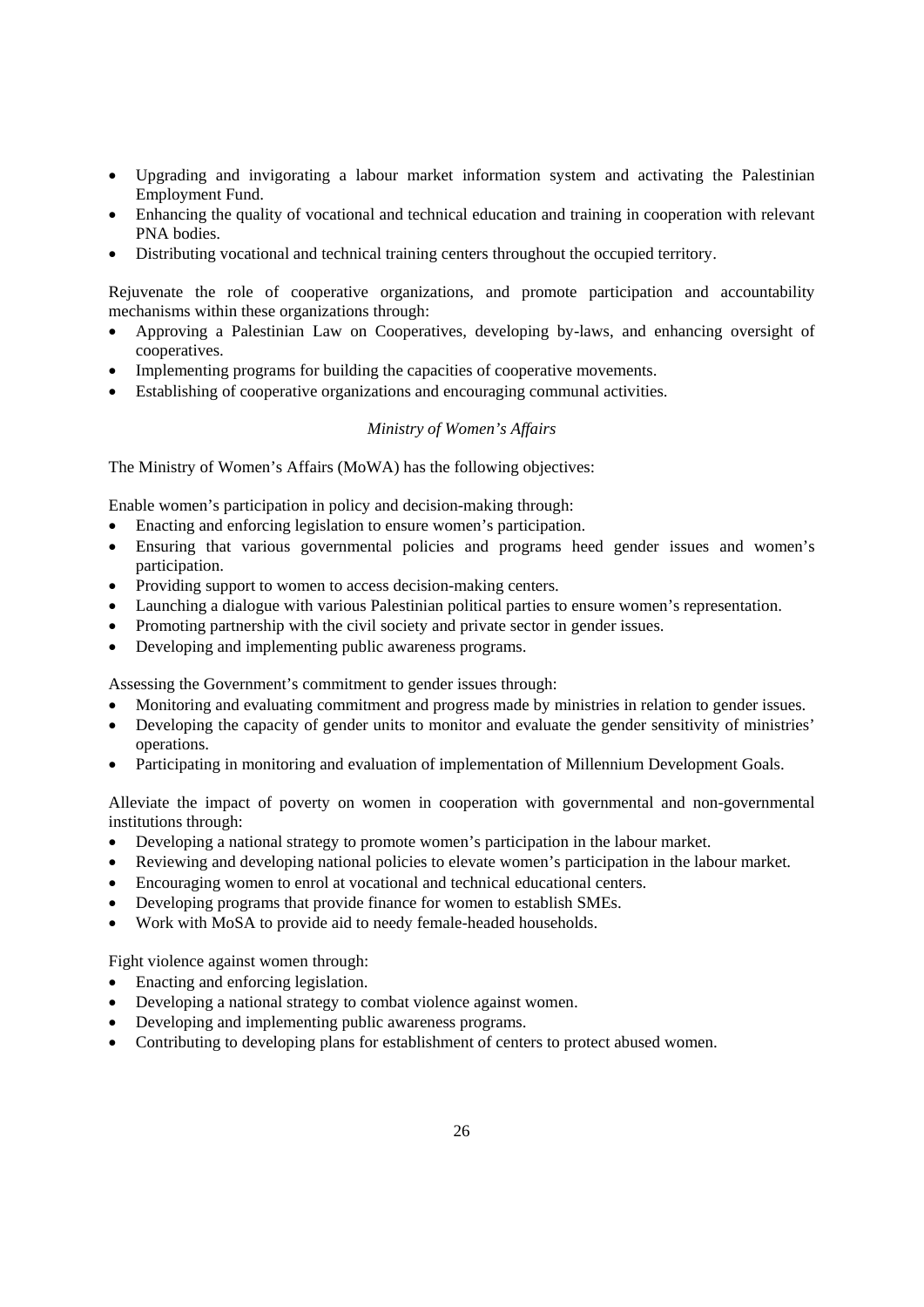# *Ministry of Culture*

The Ministry of Culture (MoC) has the following objectives:

Preserve the Arab cultural identity of Jerusalem through:

- Promoting Palestinian cultural activities and events in the city.
- Developing Palestinian cultural infrastructure.

Maintain Palestinian national cultural heritage and identity through:

- Using physical heritage (including traditional industries and handicrafts) to generate national income.
- Documenting collective oral history and transmitting it to future generations.
- Developing programs to protect national culture from negative impacts of globalization and confronting attempts to replace the national cultural identity.
- Encouraging cultural exchange between Palestinians at home, in the Diaspora and inside Israel.
- Promoting cultural exchange with Arab countries and with the entire world.

Encourage culture and ensure equitable service delivery through:

- Cultural development of vulnerable communities and groups.
- Working with relevant institutions to promulgate laws to rejuvenate cultural life in all its forms.
- Establishing, equipping and operating cultural infrastructure, including theatres, museums and libraries.
- Developing the MoC's organizational structures, working methods and the capacity of its staff.

# *Ministry of the Wall and Settlement Affairs*

The Ministry of the Wall and Settlement Affairs (MoWSA) has the following objectives:

Promote steadfastness of citizens affected by the Separation Wall in cooperation with other ministries and agencies through:

- Developing and implementing development projects west of the Wall.
- Contributing to providing basic needs of citizens, including implementation of social aid programs.

Resist Wall construction and settlement activity through:

- Lobbying Arab and international support, emphasising relevant international resolutions.
- Launching media and political activities that highlight the ICJ Advisory Opinion on the Wall and to reaffirm UN resolutions regarding illegal settlements.
- Providing necessary support to popular committees in their peaceful resistance against the Wall.
- Coordinating the national effort, including between official bodies and civil society organizations, to document changes on the ground and to provide up-to-date and accurate data on Israeli violations.

# *Ministry of Detainees' Affairs*

The Ministry of Detainees' Affairs (MoDA) has the following objectives:

Work towards releasing all prisoners and detainees from Israeli prisons through:

- Lobbying Arab and international support for prisoners and publicizing their predicament.
- Ensure that the issue of prisoners remains at the top of Government's policy agenda and a core issue in negotiations with Israel.
- Provide support and legal aid to prisoners.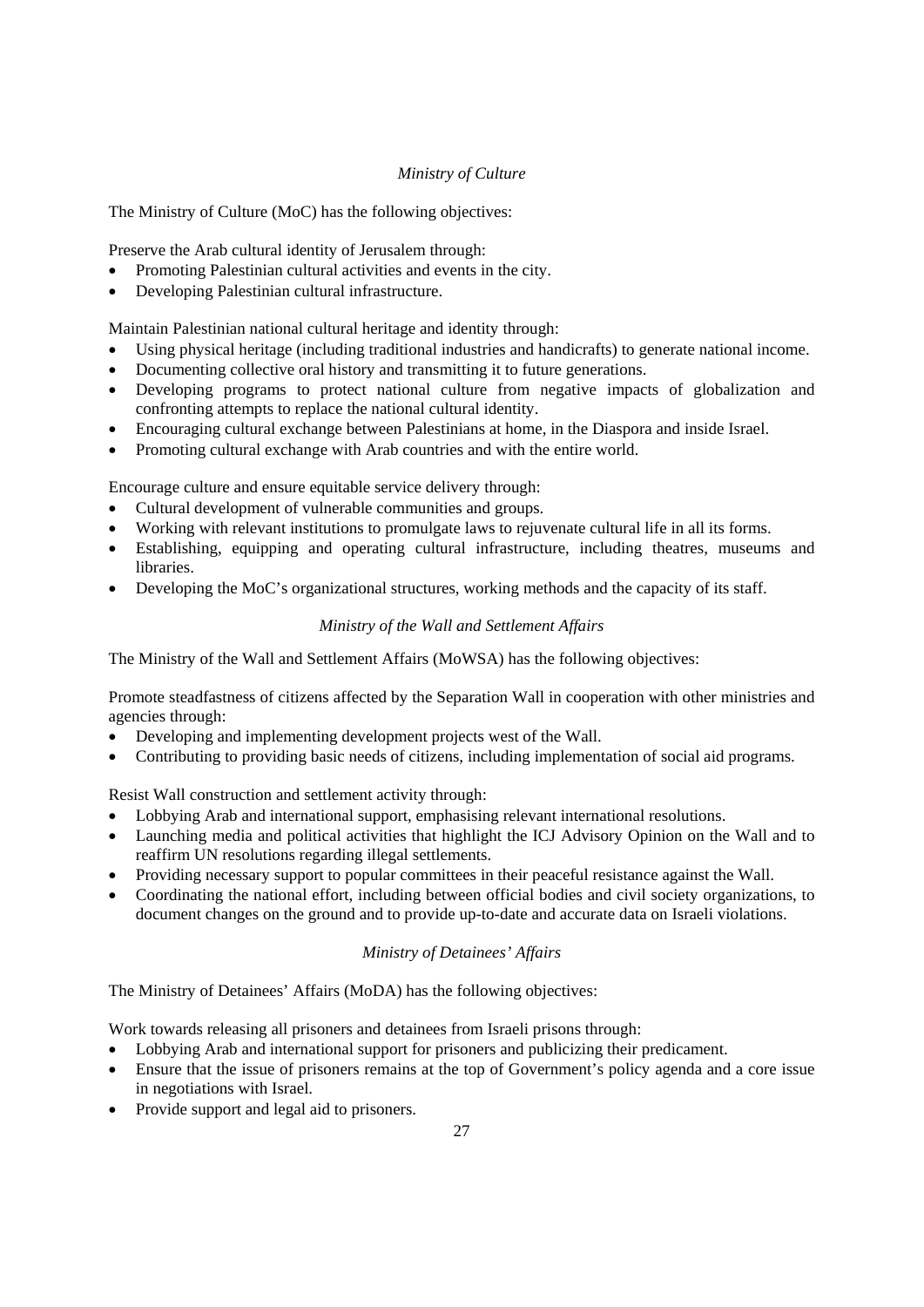Secure a decent standard of living for prisoners and care for their children and families through:

- Enhancing health care, social and financial services delivered to prisoners' families.
- Providing higher education opportunities and offering grants to prisoners and their families.
- Enabling prisoners to gain employment in governmental functions.
- Working with relevant organizations to provide vocational and technical training to help released prisoners compete in the labour market.
- Developing a program to launch SMEs managed by released prisoners.

Improve MoDA service delivery through:

- Upgrading MoDA's administrative, financial and oversight systems.
- Building the capacity of staff, developing procedures manuals, and providing essential infrastructure.

# *Ministry of Jerusalem Affairs*

In coordination and cooperation with relevant PNA ministries and governmental agencies, the Ministry of Jerusalem Affairs (MoJA) has the following objectives:

Preserve the Arab identity of Jerusalem as the eternal capital of the Palestinian people and prevent attempts to alter its demographic character and cultural landmarks through:

- Lobbying Arab and international support for Jerusalem.
- Maintaining Jerusalem as a top priority on the Government's agenda and highlighting its predicament in the media.
- Launching a programs to promote the steadfastness of Jerusalemites, including:
	- Strengthen Palestinian institutions in Jerusalem, providing financial support to help them deliver services to citizens.
	- Provide necessary legal support for Jerusalem inhabitants to enable them confront Israeli policies and measures, including house demolitions and withdrawal of ID cards.
	- Provide necessary engineering expertise to prepare and submit structural plans for houses under threat of demolition and for zoning of unclassified land to convert them into residential areas.
	- Provide urgent aid to evicted families.
	- Develop programs to address drug addiction and consolidate social cohesion in the city.
	- Provide support to housing projects in Jerusalem.
	- Provide, in cooperation with relevant PNA institutions, support to secure basic educational needs, including construction of classrooms, improvement of the educational environment, and provision of adequate income for teachers
	- Provide support to the commercial and tourism sectors in Jerusalem by offering loan facilities, restoring closed commercial premises and developing a program to provide funds for SMEs.

# *Palestinian Pension Agency*

The Palestinian Pension Agency (PPA) has the following objectives:

Protect retirement funds through:

- Collecting pension contribution arrears.
- Enhancing pension fund management techniques.
- Developing and enforcing a sustainable law on retirement.

Increase functional effectiveness and efficiency through:

Developing the PPA's organizational structure, working methods and capacity of its staff.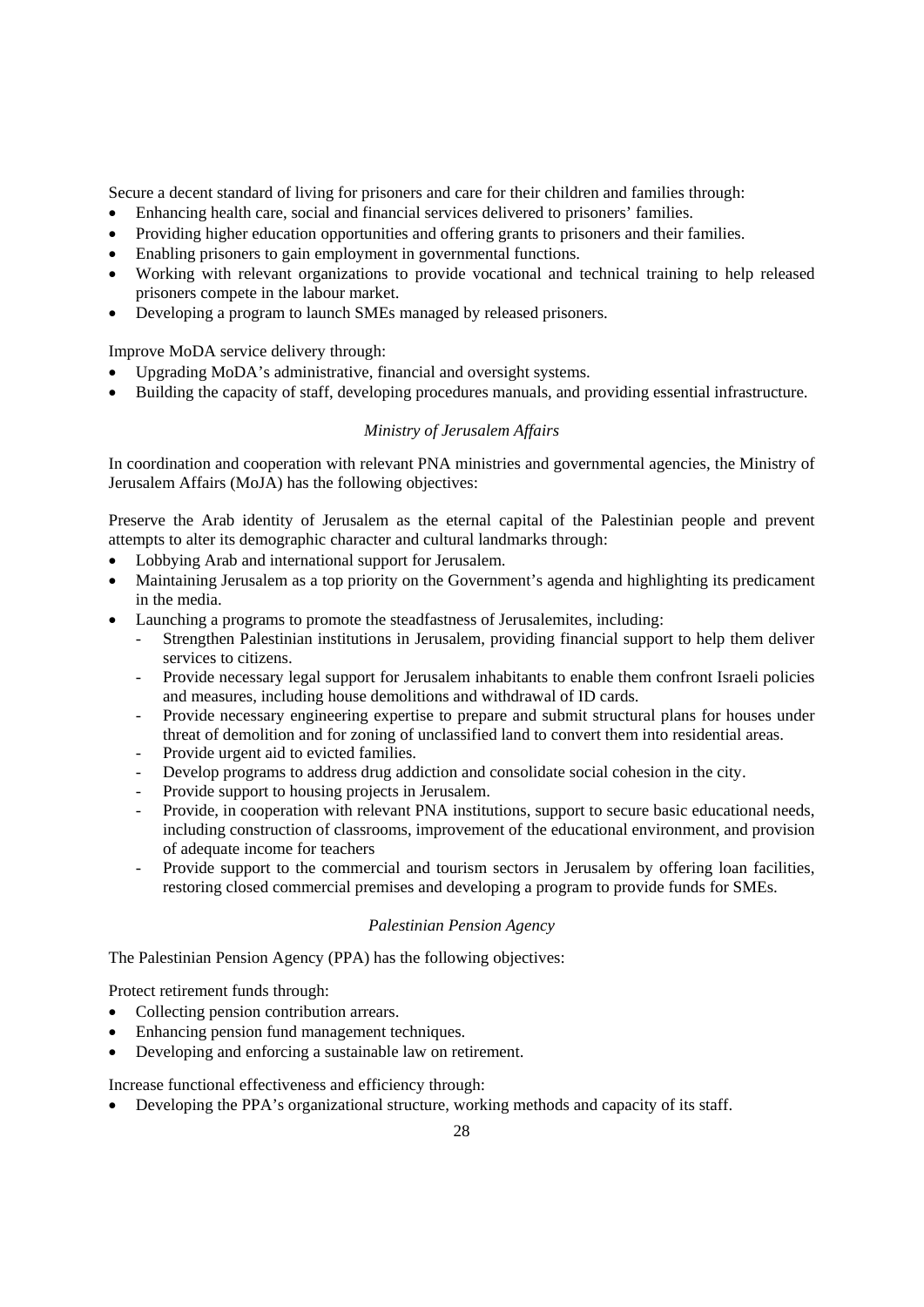#### *Economy*

Rebuilding the Palestinian economy is critical to our goal to establish an independent Palestinian state. This requires the lifting of the burden of restrictions and sanctions imposed by the occupation regime on the Palestinian economy. These include closures, military checkpoints, and other arbitrary measures which fragment the Palestinian territory and impede movement of people and goods; the Separation Wall which deprives our economy of essential resources, including land and water; complete isolation of the Gaza Strip; isolation of Jerusalem; continuing settlement activity; and the general suffocation of economic activity. Restrictions imposed by the occupation regime are the major obstacle stalling Palestinian national efforts to initiate an economic recovery that will lay the ground for sustainable economic and social development.

In spite of domestically-supported and internationally-endorsed efforts made by successive Palestinian Governments to create an enabling investment environment and promote partnership with the private sector – the main driver of development in Palestine – such efforts have often been obstructed by Israeli restrictions. The 13<sup>th</sup> Government is committed to applying political pressure, backed by international support, to eliminate Israeli measures that are suffocating Palestinian economic recovery.

To initiate a sustainable economic recovery and to rebuild the national economy as a pillar of a modern Palestinian state, the Government has defined policy priorities in the sector in seven domains.

*Creating an enabling investment environment*: The Government will promote investment in Palestine through, inter alia, tax incentives to local and foreign investors. The Government will also develop the package of modern investment laws and regulations to promote investment and economic activity.

*Promoting the role of private sector in social and economic development*: Private business is an integral part of Palestinian society. The Government will act to enhance the role of the private sector in national development. The Government will also support the development of Palestinian private sector institutions to increase their capacity to represent the interests of their members.

*Support Palestinian products and expertise*: In all its procurement activities, the Government will give priority to Palestinian goods and services without prejudice to competition on grounds of cost and quality.

*Developing national resources*: Palestine is abundant with human resources, but has limited natural resources. Therefore, the Government will focus on developing human capital through an education system that meets the needs of a labor market in a productive and globally-competitive national economy. On the other hand, the Government will develop techniques to conserve and manage our limited natural resources for the benefit of the Palestinian society and economy.

*Developing infrastructure*: Insufficient and inadequate infrastructure is a major factor driving up the cost of production. The Government will develop national infrastructure, including industrial zones, electricity networks, roads, crossing points, and other critical infrastructure to reduce production costs and enable Palestinian products to be more competitive in the domestic, regional and international markets.

*Transmit knowledge and support Palestinian innovation*: In light of the rapid pace of globalization, Palestinian businesses need international exposure to benefit from international expertise and promote Palestinian goods and services overseas. The Government will support international knowledge transfer and marketing activities in order to develop and enrich the national economy. In addition, the Government will encourage Palestinian innovation through promoting research and development.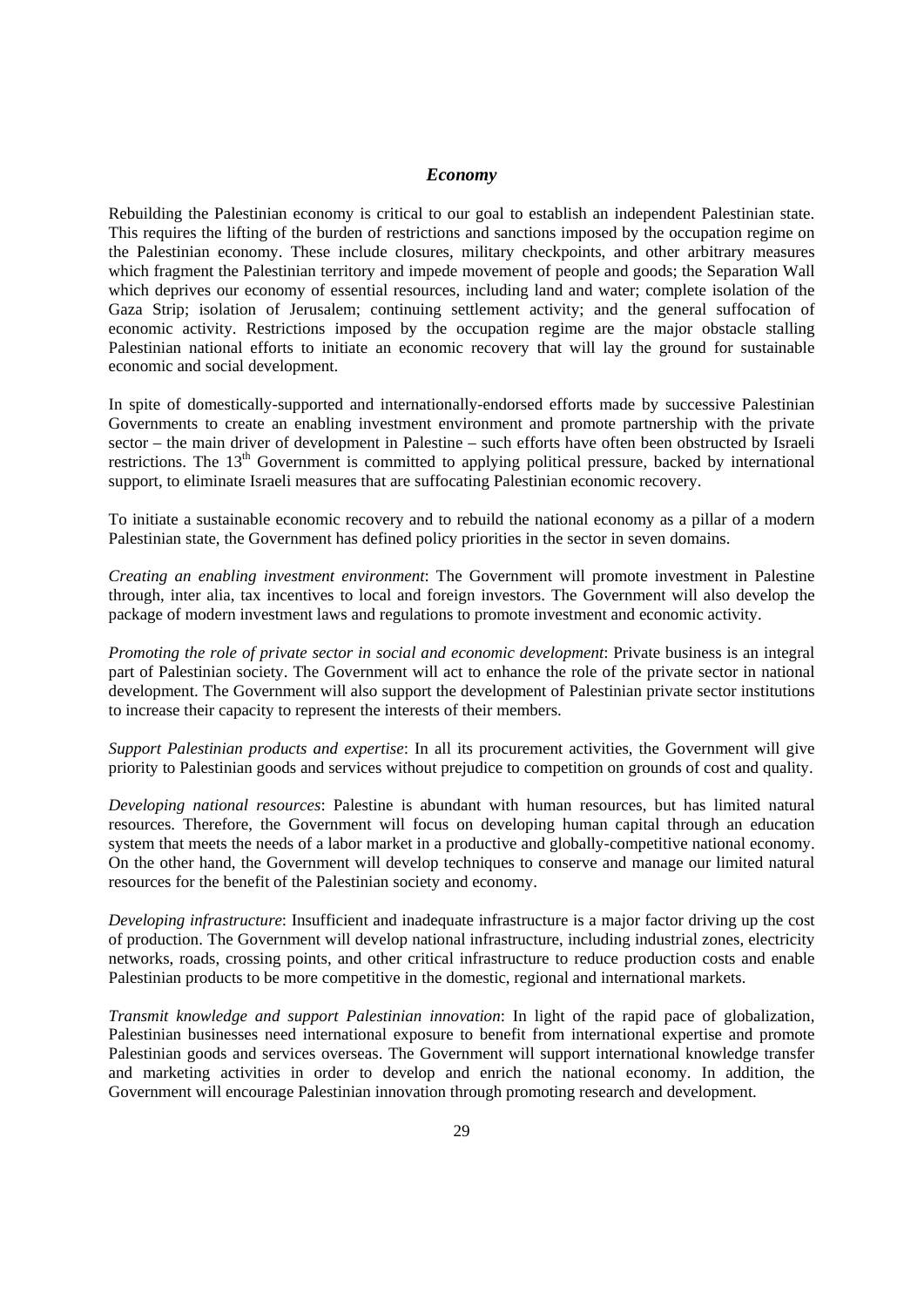*Expand bilateral and multilateral cooperation*: The Government will develop and sign agreements on commercial cooperation with states that grant Palestine preferential treatment, and raise awareness and utilization of existing agreements. The Government will also continue efforts to enrol Palestine as a full member on the World Trade Organization, World Customs Organization and other international bodies.

# **Objectives and activities of sector institutions**

Below is a summary of the key objectives and related activities of the main governmental bodies in the sector.

# *Ministry of National Economy*

The Ministry of National Economy (MoNE) has the following objectives:

Safeguard independence of the Palestinian economy through:

- Ending Israeli hegemony over the Palestinian economy.
- Diversifying markets and export destinations, with special focus on ties with Arab countries.
- Consolidating economic and commercial relations with other commercial partners, including Islamic states, EU, European Free Trade Association, and the USA.

Stimulate economic recovery and develop an enabling environment for business and investment in Palestine through:

- Developing enabling legislation and regulations and removing bureaucratic impediments.
- Developing investment-enabling infrastructure, including industrial estates.

Promote Palestinian competitiveness through:

- Developing human resources to compete in the global economy.
- Creating an economy based on knowledge and modern technology.
- Contributing to development of policies to effectively manage natural resources.
- Modernize, broaden and enhance the productive base of the Palestinian economy.

Provide protection to Palestinian consumers through:

- Contributing to developing and putting in force a Consumer Protection Law.
- Building the capacity of the Palestinian Standards Institute.

# *Ministry of Agriculture*

The Ministry of Agriculture (MoA) has the following objectives;

Improve food security and promote self-sufficiency through:

- Establishing agribusiness projects that generate income and employ large numbers of workers.
- Marketing and raising the quality of national agricultural products.
- Enhancing household production by poor families.

Promote economic viability and inward investment in the agricultural sector through:

- Promoting economically viable crops.
- Encouraging the establishment of private companies to market agricultural produce.
- Protecting national agricultural products from unfair and anti-competitive market practices.
- Developing and improving livestock productivity.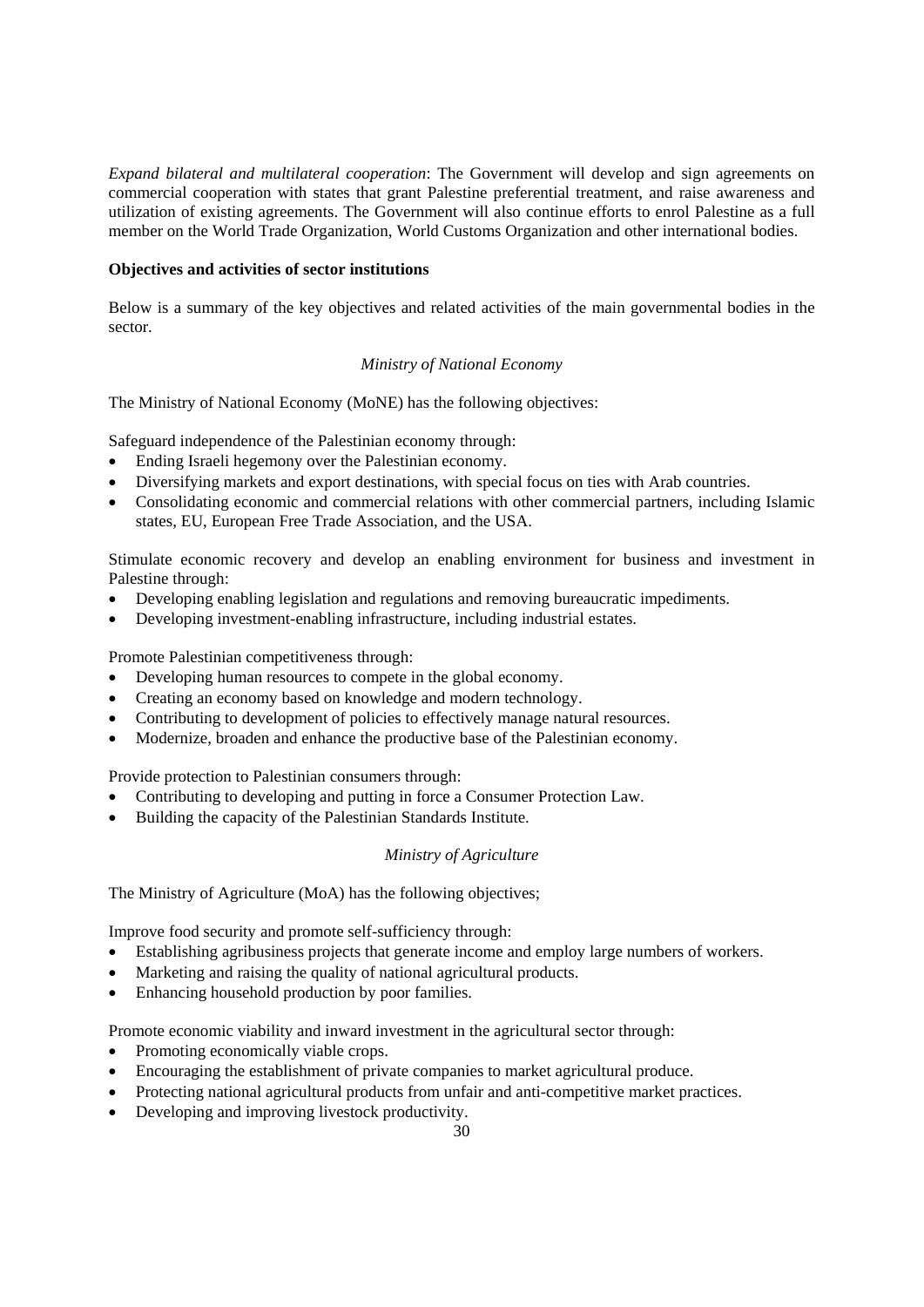Encouraging financing of agricultural businesses.

Promote effectiveness of agricultural service delivery through:

- Modernizing the MoA's organizational structure, building capacities of staff to enable them to provided enhanced services.
- Updating the national agricultural sector strategy.
- Upgrading the MoA's infrastructure.
- Finalizing development of a legal framework to regulate the agricultural sector.
- Establishing unions and specialized boards providing agricultural services to farmers.

Develop, manage and utilize natural resources (land and water) through:

- Reclaiming and rehabilitating land, constructing agricultural roads, and digging collection wells.
- Developing water sources used for agricultural purposes, promoting the competent use of irrigation, and using treated saltwater and wastewater in cultivation.
- Launching a tree-planting project in Palestine (5 million trees).

# *Ministry of Tourism and Antiquities*

The Ministry of Tourism and Antiquities (MoTA) has the following objectives:

Promote Palestinian tourism products through:

- Diversifying tourist products and promoting tourism services.
- Developing and enhancing cultural heritage resources.
- Enriching tourists' cultural experience.
- Creating an enabling investment environment for the tourism sector.
- Implementing model projects in selected areas, including the *Jericho 10,000* project; development of sustainable tourism in Jericho; construction of the *Riwayah* museum in Bethlehem; rehabilitation of Tal Balata; administration of the Sabastiya site; and establishment of tourist information centers in Jericho, Nablus and Al 'Eizariya.

Promote and market Palestine as a distinctive tourist destination through:

- Developing a promotion strategy that markets Palestine as a unique tourist destination.
- Using the media, ICT, and tourist exhibitions to promote Palestinian tourism.
- Promoting the culture of tourism in the society guiding citizens to engage positively with tourists and to protect cultural heritage sites.
- Promoting internal tourism.

Enhance MoTA's performance through:

- Developing MoTA's organizational structure, working methods and working relationships with relevant local and international organizations.
- Developing capacities of the MoTA staff.

# *Ministry of Telecommunications and Information Technology*

The Ministry of Telecommunications and Information Technology (MoTIT) has the following objectives: Build national human resources capacities in cooperation with relevant governmental bodies through:

- Contributing to development of educational curricula that promote the use of ICT.
- Contributing to the development of distance learning.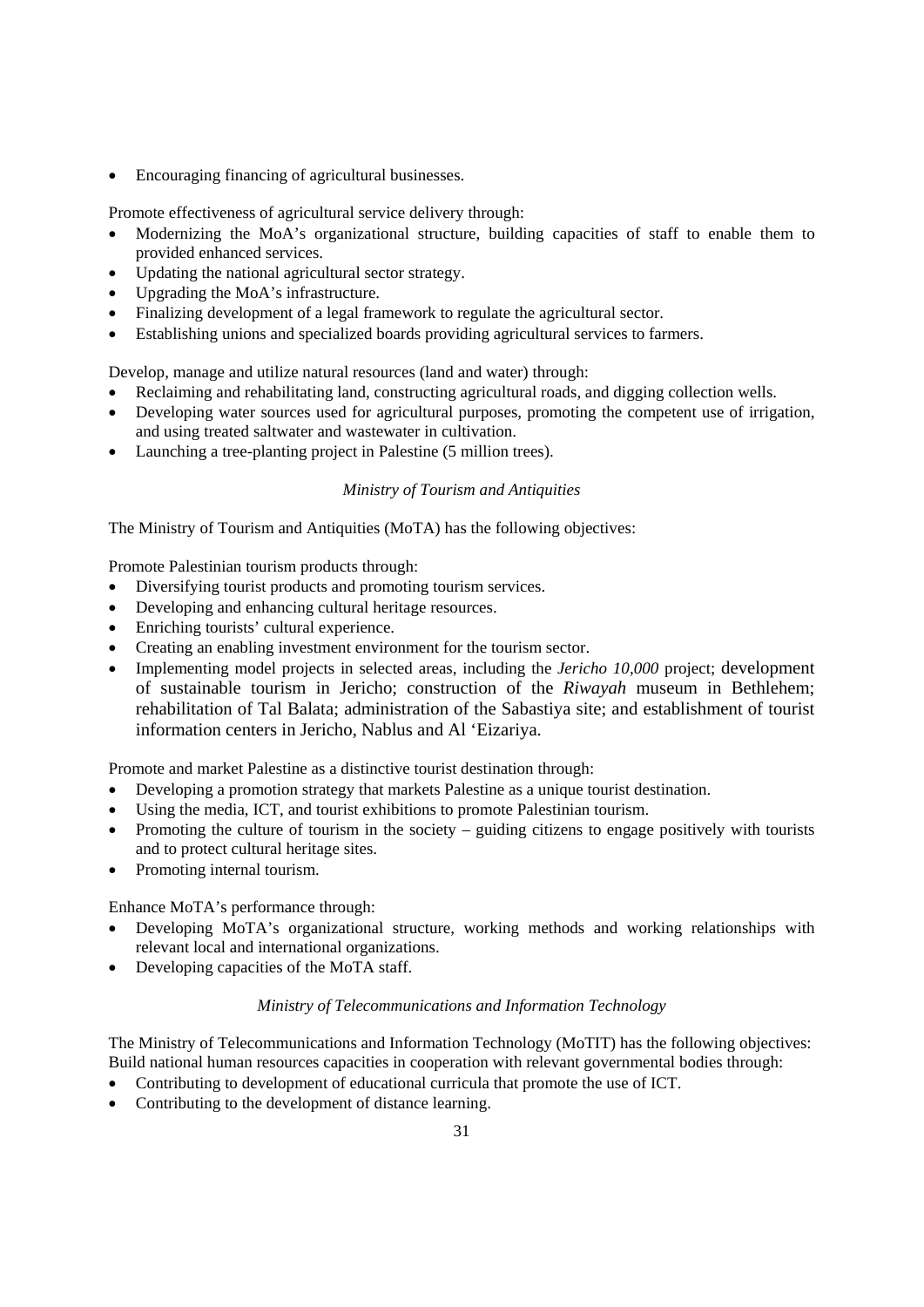Supporting scientific research and bringing international ICT expertise to Palestine.

Enhance consumer protection through:

- Contributing to development and enforcement of the Consumer Protection Law.
- Regulating the ICT sector and promoting competition in the ICT market.

Contribute to enhancing government performance and transparency through:

- Finalising the first phase of the e-government project.
- Establishing a national ICT center in cooperation with relevant PNA bodies.

Increase ICT sector revenues through:

- Rehabilitating the postal sector to provide effective and competitive postal and financial services.
- Promoting partnership with the private sector to promote the sector domestically and internationally.
- Encouraging international ICT corporations to appoint direct agents in Palestine, rather than dealing with Israeli agents.
- Supporting ICT business' participation in local and international exhibitions.
- Supporting development of emerging ICT enterprises and inventions.
- Supporting the Palestine Information and Communications Technology Incubator (PICTI).
- Supporting installation of the *IT Garden*.

# *Palestinian Land Authority*

The Palestinian Land Authority (PLA) has the following objectives:

Promote effective public service delivery through:

- Creating a central computerized database that includes all registers, plans and documents of the PLA.
- Constructing PLA branch offices throughout Palestinian governorates.
- Building capacity of PLA staff.

Protect and maximize utilization of governmental land through:

- Listing and registering state land.
- Developing clear policies on the use of state land.

Protect citizens' properties through:

- Continuing work on the land settlement project in the West Bank.
- Computerizing documents and plans.

# *Palestinian Capital Market Authority*

The Palestinian Capital Market Authority (PCMA) has the following objectives:

- Enhancing the legal framework relating to the PCMA and the insurance, securities, and real estate mortgage sectors to ensure greater supervision, accountability and transparency.
- Promoting cooperation with governmental bodies and other partners to increase effectiveness of PCMA- related operations.
- Building the capacity of staff.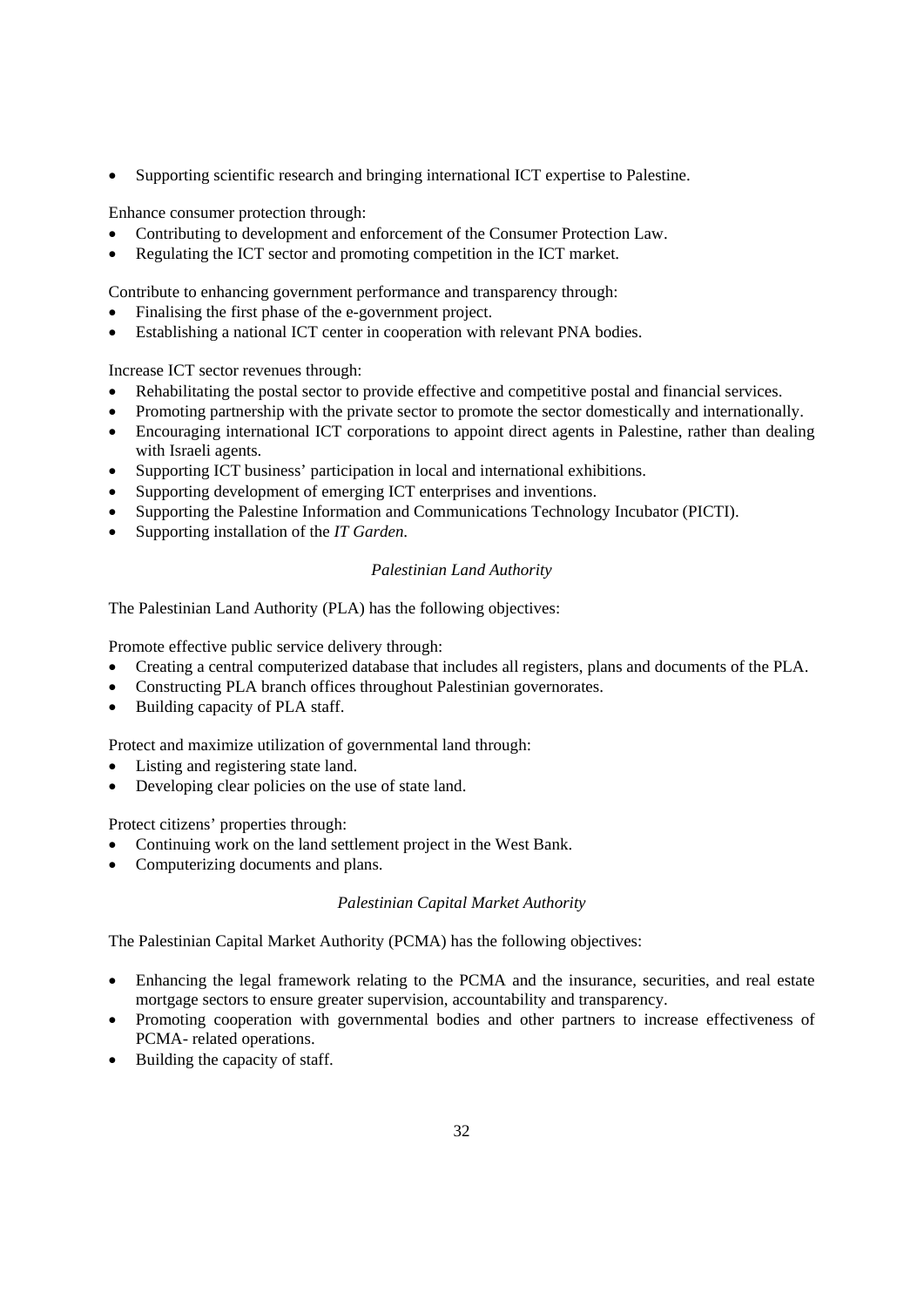#### *Infrastructure*

Infrastructure development is not an end in itself; it is a means to bring about social and economic development. Public infrastructure is a means to deliver basic services to citizens and businesses domestically, and to connect us with the rest of the world. Public infrastructure in Palestine currently varies from one area to another due to population distribution and limited financial resources on one hand, and the actions of the Israeli occupation regime on the other. To develop the infrastructure in Palestine to promote social and economic development, the Government has defined policy priorities in six domains.

*Develop infrastructure in rural and marginalized areas*: In the 21<sup>st</sup> century, the lack of water, electricity networks, and roads in certain marginalized Palestinian communities is almost beyond belief. The Government will strive to build infrastructure in the in rural and marginalized areas, thereby advancing social justice, equitable distribution of resources and citizens' steadfastness on their homeland.

*Develop and maintain existing infrastructure*: Existing infrastructure does not meet citizens' needs. This is partially due to the lack of infrastructure maintenance. The Government will promote the importance of infrastructure maintenance and provide the necessary budgetary allocations, thereby prolonging the life of public infrastructure. The Government will also continue to implement projects for the development and rehabilitation of infrastructure throughout the Palestinian territory. The Government will give priority to the most underdeveloped areas, taking into account population levels in order respond to needs of the natural growth.

*Develop large infrastructure projects*: Israel seizes control of water resources and land in Area C, which consists of vast, uninhabited areas located outside the major population centers. These areas are natural locations for large infrastructure projects, such as wastewater treatment plants, landfills, water pipelines, and main roads. However, Israel has prevented the PNA from developing many essential projects. Consequently, several donor-funded projects are indefinitely suspended. The Government will work with the international community to apply pressure on Israel to bring an end to these obstructive practices.

*Develop regional infrastructure*: Development of regional infrastructure, such as the Arab Electricity Network, will enhance competition and hence service delivery to Palestinian consumers. Regional infrastructure will promote competitiveness of the national economy through modern transportation networks that are interconnected regionally and internationally. Therefore, the Government will work with regional and international partners to develop the regional infrastructure in Palestine.

*Ensure local participation in developing infrastructure*: In order to increase the social value of infrastructure projects, the Government will develop techniques to maximize the utilization of the domestic labour force and local products in infrastructure construction.

*Improve local implementation capacity*: Limited domestic capacity, stunted by a multiplicity of Israeli measures, has left the national construction sector without essential human capital and equipment needed to implement large-scale infrastructure projects. The Government has adopted a two-pronged approach to increase infrastructure project implementation capacity. In the near term, in light of the urgent need to reconstruct the Gaza Strip, and in view of massive destruction caused by the Israeli offensive, the Government will favor Arab construction businesses. In the medium term, the Government will assist domestic construction businesses by providing programs to develop the capacity of local manpower and providing financial support to procure capital equipment.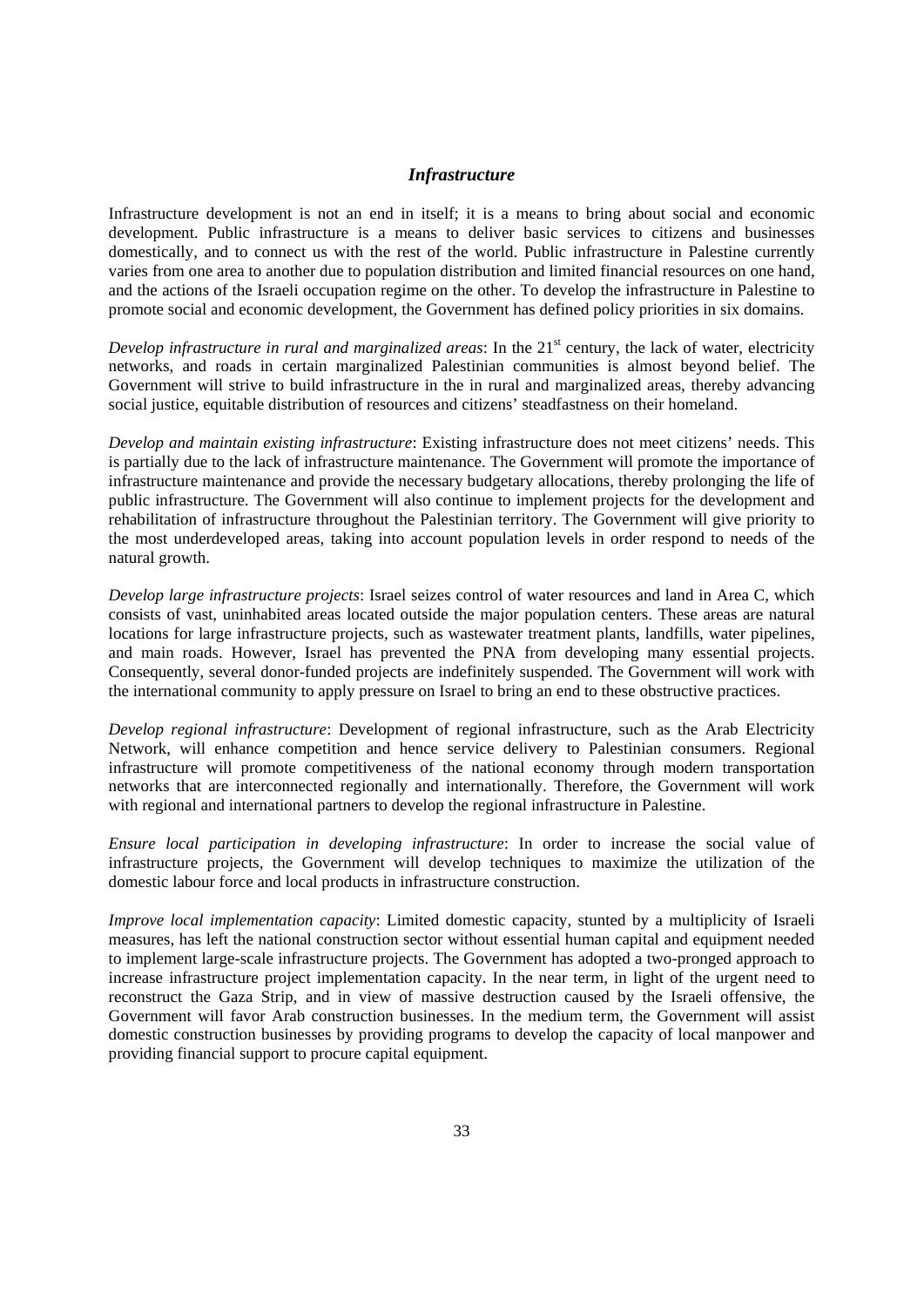### **Objectives and activities of sector institutions**

Below is a summary of the key objectives and related activities of the main governmental bodies in the sector.

# *Ministry of Transport*

The Ministry of Transport (MoT) has the following objectives:

Ensure smooth and safe movement of persons and goods through:

- Developing plans and standards to improve local, main and interconnecting roads and railways and expanding their scope to cover all residential areas, including remote and marginalized areas.
- Developing plans to establish a safe passage to connect northern and southern governorates (the West Bank and Gaza).
- Taking part in the development of legislation and plans for building modern seaports, crossing points, and airports, including construction of the Palestine International Airport in the Jordan Valley and resumption of control over the Qalandiya Airport.
- Preparing for reconstruction of the Yasser Arafat International Airport and Gaza Port, as well as rehabilitating and developing the fishing harbour.
- Providing support to and reorganizing the Palestinian airlines.
- Developing the public transportation sector.
- Developing traffic safety standards, including standards associated with the design of roads, management of traffic and certification of vehicles.
- Developing mechanisms to involve the private sector in the development and management of a costeffective transportation infrastructure.

Promote effective and transparent public service delivery through:

- Developing laws and regulations governing the transportation sector.
- Developing modern, automated working methods.
- Building a modern information management system.
- Building a metrological information system.
- Developing and implementing a system to properly manage and regulate the public transportation sector.
- Building the capacity of staff.

## *Ministry of Public Works and Housing*

The Ministry of Public Works and Housing (MoPWH) has the following objectives:

Reconstruct Gaza, including rehabilitation of crossing points and reconstruction of houses, public and private buildings and infrastructure destroyed by the occupation regime.

Deliver appropriate services to citizens and governmental bodies through:

- Rehabilitating the existing road network and constructing new roads.
- Building a geographical information system that includes data on all roads and development projects.
- Developing necessary plans to integrate settlement infrastructure into the Palestinian infrastructure in light of the settlement evacuation experience in Gaza in 2005.
- Identifying strategies for reducing construction costs, working in cooperation with the Engineers Syndicate and other relevant partners.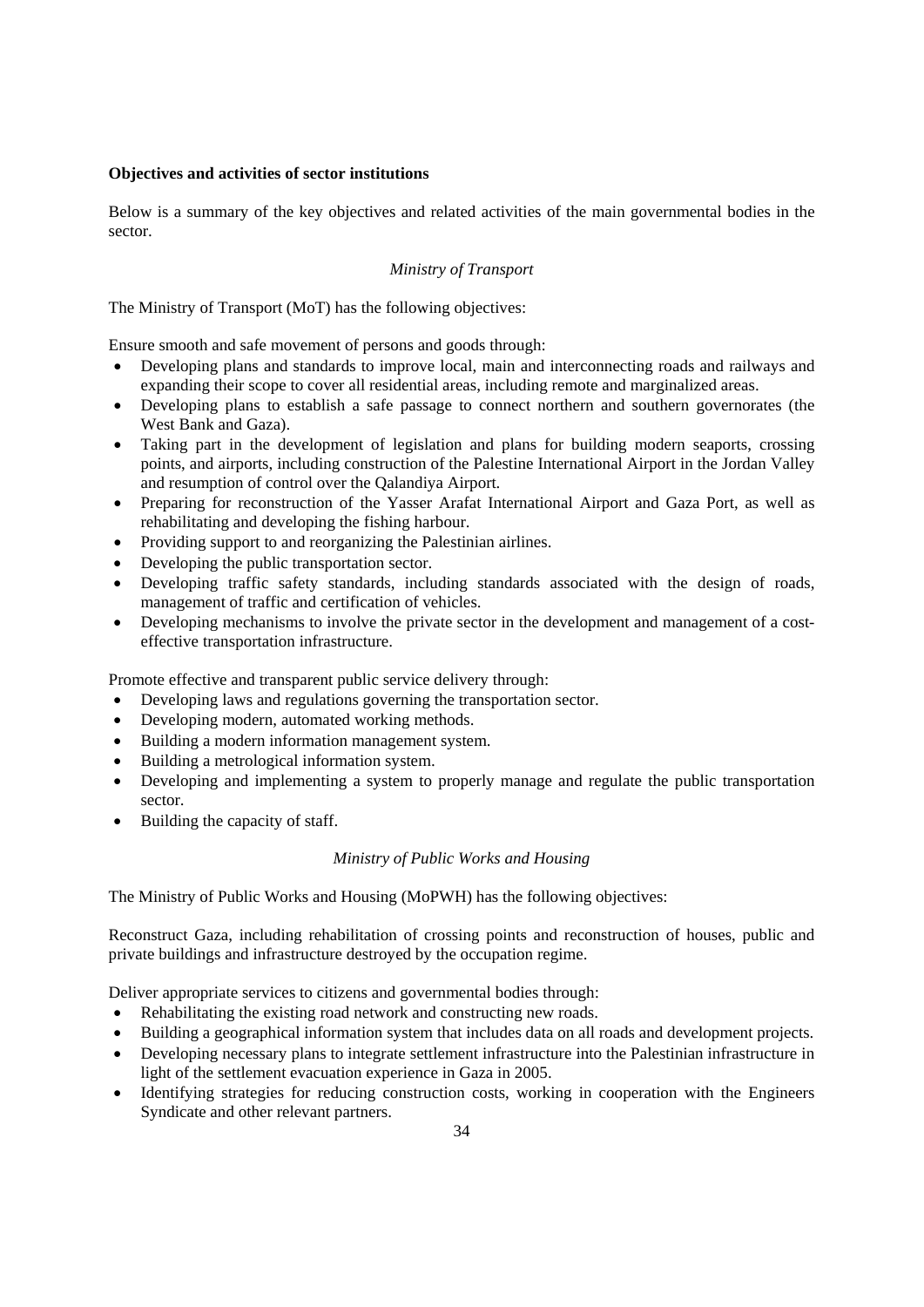Developing strategies to promote the use of solar power through the construction industry.

Contribute to rationalising government expenditure on roads and buildings through:

- Establishing regular maintenance units throughout Palestinian governorates.
- Constructing public buildings throughout governorates, replacing old rented buildings with modern ones, and providing building complexes for the civil and security sectors
- Complete the construction of ministries complex in Ramallah, pending the relocation of the Government to Jerusalem.

Increase home ownership through:

- Developing affordable housing policies and programs for low and medium income households.
- Developing programs to provide long-term home loans.
- Deliver basic infrastructure for private and public housing projects, including those constructed by cooperative housing societies.
- Assisting residents of Jerusalem and areas adjacent to the Separation Wall to obtain appropriate housing and support their efforts to procure construction licences.

Enhance the performance of the MoPWH through:

- Building the capacity of staff.
- Introducing information management, geographical information and electronic archiving systems, and establishing systems interconnectivity between governorates and the MoPWH.

# *Palestinian Energy and Natural Resources Authority*

The Palestinian Energy and Natural Resources Authority has the following objectives:

Ensure that the electricity supply is delivered to citizens through:

- Developing and rehabilitating internal electricity networks and main electricity lines.
- Completing the Rural Electricity Project to provide electricity to all citizens, with particular focus on locales affected by the Separation Wall and other marginalized and remote areas.
- Rehabilitating the Gaza electricity generation station.

Reduce the cost of electricity consumption through:

- Setting plans for interconnectivity with Arab regional electricity and gas networks, and for procuring petroleum.
- Continuing work towards effective exploitation of the gas field off the Gaza coastline and using natural gas to generate electricity.
- Developing alternative energy sources, including renewable energy.
- Improving the financial performance of the electricity sector by applying the Electricity Law, incorporating distribution companies, reducing net lending, and curbing illegal consumption.

# *Palestinian Water Authority*

The Palestinian Water Authority (PWA) has the following objectives:

Protect Palestinian water sources through:

- Ensuring that all Palestinian water rights are secured.
- Developing regional cooperation in the management of water resources.